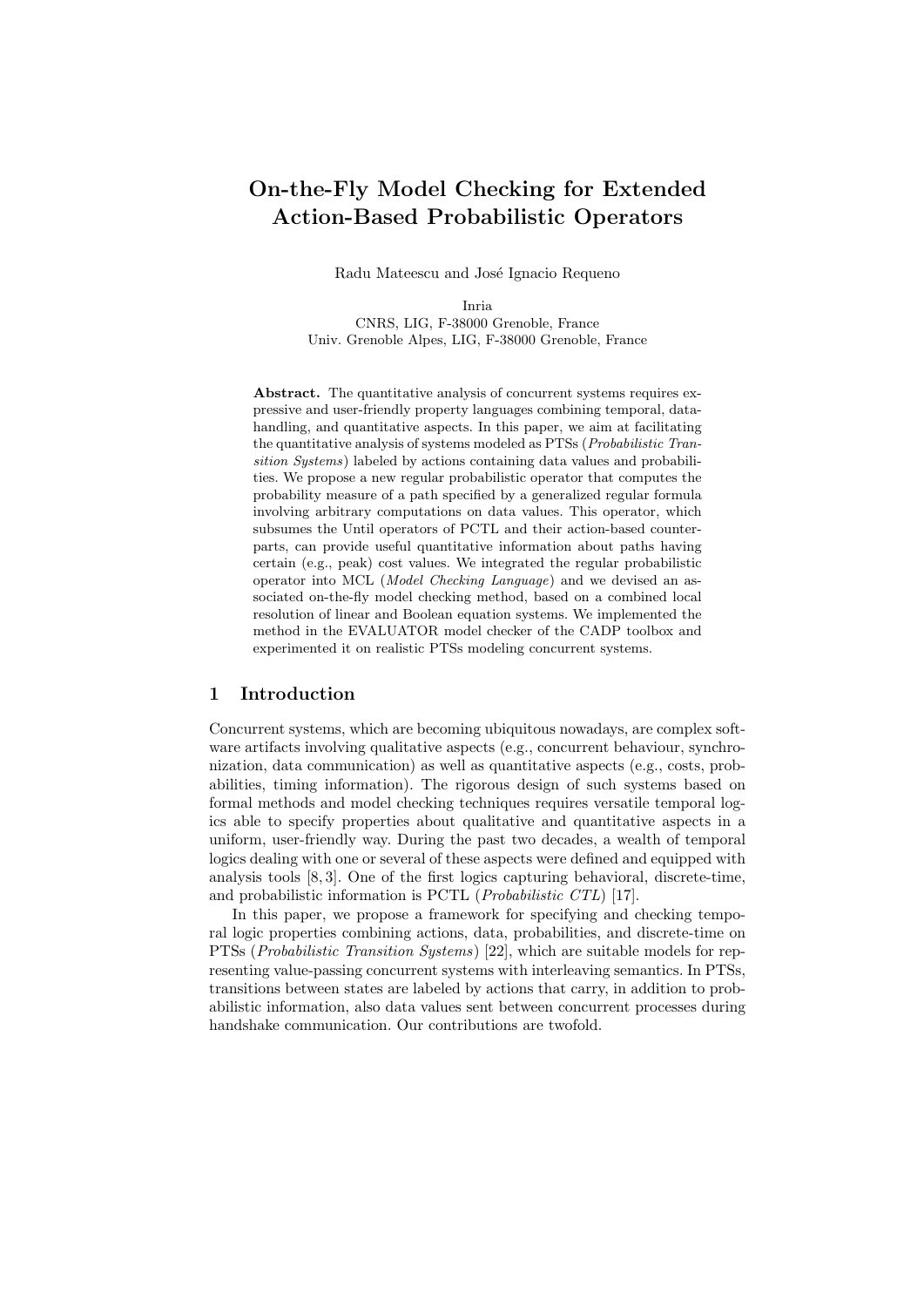Regarding the specification of properties, we propose a new regular probabilistic operator, which computes the probability measure of a path (specified as a regular formula on actions) in a PTS. Several probabilistic logics have been proposed in the action-based setting. PML (Probabilistic Modal Logic) [22] is a variant of HML with modalities indexed by probabilities, and was introduced as a modal characterization of probabilistic bisimulation. GPL (Generalized Probabilistic Logic) [9] is a probabilistic variant of the alternation-free modal  $\mu$ -calculus, able to reason about execution trees, and equipped with a model checking algorithm relying on the resolution of non-linear equation systems. Compared to these logics, our probabilistic operator is a natural (action-based) extension of the Until operator of PCTL: besides paths of the form  $a^* b$  (the action-based counterpart of Until operators), we consider more general paths, specified by regular formulas similar to those of PDL (*Propositional Dynamic* Logic) [14]. To handle the data values present on PTS actions, we rely on the regular formulas with counters of MCL (Model Checking Language) [28], which is an extension of first-order  $\mu$ -calculus with programming language constructs. Moreover, we enhance the MCL regular formulas with a generalized iteration operator parameterized by data values, thus making possible the specification of arbitrarily complex paths in a PTS.

Regarding the evaluation of regular probabilistic formulas on PTSs, we devise an on-the-fly model checking method based on translating the problem into the simultaneous local resolution of a linear equation system (LES) and a Boolean equation system (BES). For probabilistic operators containing dataless MCL regular formulas, the sizes of the LES and BES are linear (resp. exponential) w.r.t. the size of the regular formula, depending whether it is deterministic or not. In the action-based setting, the determinism of formulas is essential for a sound translation of the verification problem to a LES. For general data handling MCL regular formulas, the termination of the model checking procedure is guaranteed for a large class of formulas (e.g., counting, bounded iteration, aggregation of values, computation of costs over paths, etc.) and the sizes of the equation systems depend on the data parameters occurring in formulas. It is worth noticing that on-the-fly verification algorithms for PCTL were proposed only recently [23], all previous implementations, e.g., in PRISM [20] having focused on global algorithms. Our method provides on-the-fly verification for PCTL and its action-based variant PACTL, and also for PPDL (Probabilistic PDL) [19], which are subsumed by the regular probabilistic operator of MCL. We implemented the method in the EVALUATOR [28] on-the-fly model checker of the CADP toolbox [16] and experimented it on various examples of value-passing concurrent systems.

The paper is organized as follows. Section 2 defines the dataless regular probabilistic operator and Section 3 presents the on-the-fly model checking method. Section 4 is devoted to the data handling extensions. Section 5 briefly describes the implementation of the method within CADP and illustrates it for the quantitative analysis of mutual exclusion protocols. Finally, Section 6 gives concluding remarks and directions of future work.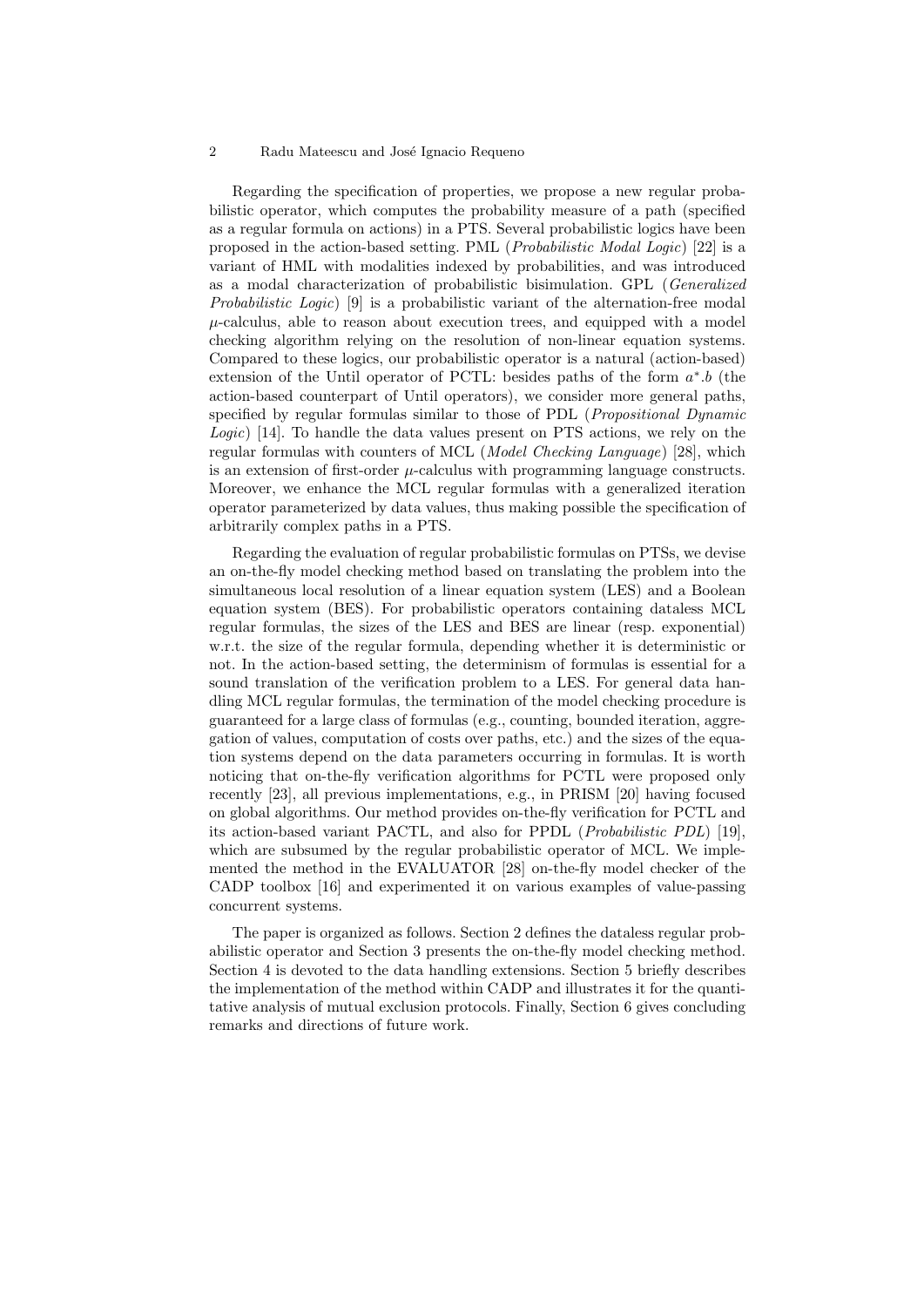## 2 Dataless Regular Probabilistic Operator

As interpretation models, we consider PTSs (Probabilistic Transition Systems) [22], in which transitions between states carry both action and probabilistic information. A PTS  $M = \langle S, A, T, L, s^i \rangle$  comprises a set of states S, a set of actions A, a transition relation  $T \subseteq S \times A \times S$ , a probability labeling  $L: T \to (0,1],$  and an initial state  $s^i \in S$ . A transition  $(s_1, a, s_2) \in T$  (also written  $s_1 \stackrel{a}{\rightarrow} s_2$ ) indicates that the system can move from state  $s_1$  to state  $s_2$ by performing action a with probability  $L(s_1, a, s_2)$ . For each state  $s \in S$ , the probability sum  $\sum_{s\stackrel{a}{\to}s'} L(s,a,s') = 1.$ 

A path  $\sigma = s (= s_0) \stackrel{a_0}{\rightarrow} s_1 \stackrel{a_1}{\rightarrow} \cdots \stackrel{a_{n-1}}{\rightarrow} s_n \cdots$  going out of a state s is an infinite sequence of transitions in  $M$ . The *i*-th state and *i*-th action of a path σ are noted  $\sigma[i]$  and  $\sigma_a[i]$ , respectively. An interval  $\sigma[i, j]$  with  $0 \le i \le j$  is the subsequence  $\sigma[i] \stackrel{a_i}{\rightarrow} \cdots \stackrel{a_{j-1}}{\rightarrow} \sigma[j]$ , which is empty if  $i = j$ . The suffix starting at the *i*-th state of a path  $\sigma$  is noted  $\sigma_i$ . The set of paths going out from *s* is noted  $paths_M(s)$ . The probability measure of a set of paths sharing a common prefix is defined as  $\mu_M(\{\sigma \in paths_M(s) \mid \sigma[0,n] = s_0 \stackrel{a_0}{\rightarrow} \cdots \stackrel{a_{n-1}}{\rightarrow} s_n\}) =$  $L(s_0, a_0, s_1) \times \cdots \times L(s_{n-1}, a_{n-1}, s_n).$ 

The regular probabilistic operator that we propose computes the probability measure of paths characterized by regular formulas. For the dataless version of the operator, we use the regular formulas of PDL (Propositional Dynamic Logic) [14], defined over the action formulas of ACTL (Action-based CTL) [29]. Figure 1 shows the syntax and semantics of the operators.

Action formulas  $\alpha$  are built over the set of actions by using standard Boolean connectors. Derived action operators can be defined as usual: true  $= \neg$  false,  $\alpha_1 \wedge \alpha_2 = \neg(\neg \alpha_1 \vee \neg \alpha_2)$ , etc. Regular formulas  $\beta$  are built from action formulas by using the testing  $(?)$ , concatenation  $(.)$ , choice  $($ ), and transitive reflexive closure (∗) operators. Derived regular operators can be defined as usual: nil = false<sup>∗</sup> is the empty sequence operator,  $\beta^+ = \beta \beta^*$  is the transitive closure operator, etc. State formulas  $\varphi$  are built from Boolean connectors, the possibility modality  $(\langle \ \rangle)$ and the probabilistic operators ({ $\}_{\geq p}$  and { $\}_{\geq p}$ ) containing regular formulas. Derived state operators can be defined as usual: true = ¬false,  $\varphi_1 \wedge \varphi_2 = \neg(\neg \varphi_1 \vee \varphi_2)$  $\neg \varphi_2$ ), and  $[\beta] \varphi = \neg \langle \beta \rangle \neg \varphi$  is the necessity modality.

Action formulas are interpreted on the set of actions A in the usual way. A path satisfies a regular formula  $\beta$  if it has a prefix belonging to the regular language defined by  $\beta$ . The testing operator specifies state formulas that must hold in the intermediate states of a path. Boolean connectors on states are defined as usual. A state s satisfies the possibility modality  $\langle \beta \rangle \varphi_1$  (resp. the necessity modality  $\beta|\varphi_1\rangle$  iff some (resp. all) of the paths in paths $_M(s)$  have a prefix satisfying  $\beta$  and leading to a state satisfying  $\varphi_1$ . A state s satisfies the probabilistic operator  $\{\beta\}_{\geq p}$  iff the probability measure of the paths in paths<sub>M</sub>(s) with a prefix satisfying  $\beta$  is greater or equal to p (and similarly for the strict version of the operator). A PTS  $M = \langle S, A, T, L, s^i \rangle$  satisfies a formula  $\varphi$ , denoted by  $M \models \varphi$ , iff  $s^i \models_M \varphi$  (the subscript  $_M$  will be omitted when it is clear from the context).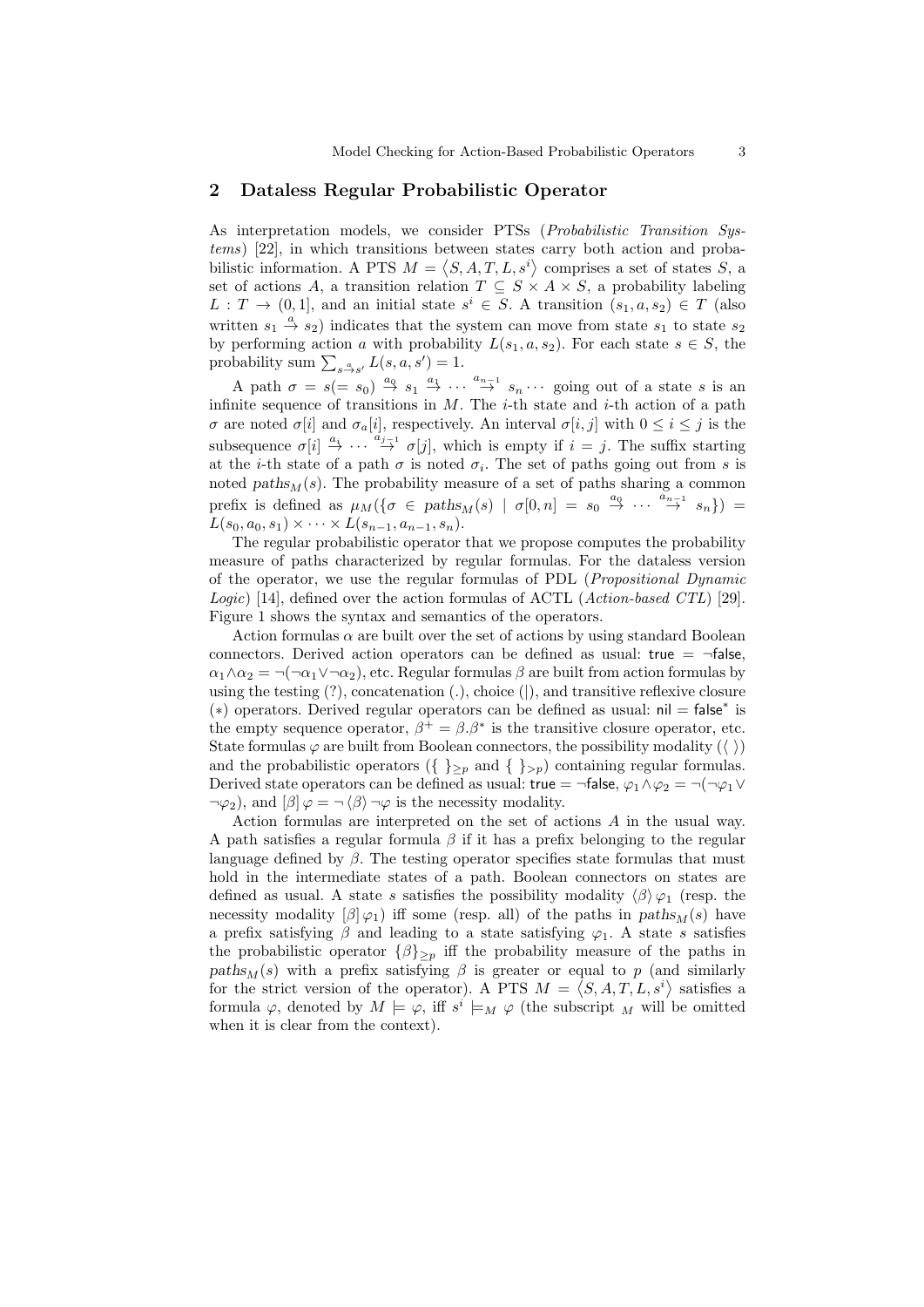| Action formulas:                                  |                                                                                                                                                                                                                                                                                                                                                       |
|---------------------------------------------------|-------------------------------------------------------------------------------------------------------------------------------------------------------------------------------------------------------------------------------------------------------------------------------------------------------------------------------------------------------|
| $\alpha ::= a$ $b \models_A a$ iff $b = a$        |                                                                                                                                                                                                                                                                                                                                                       |
| false $b \models_A$ false iff false               |                                                                                                                                                                                                                                                                                                                                                       |
|                                                   |                                                                                                                                                                                                                                                                                                                                                       |
|                                                   | $\begin{array}{cc}   & \neg \alpha_1 & b \models_A \neg \alpha_1 & \text{iff } b \not\models_M \alpha_1 \\   & \alpha_1 \vee \alpha_2 & b \models_A \alpha_1 \vee \alpha_2 & \text{iff } b \models_M \alpha_1 \text{ or } b \models_M \alpha_2 \end{array}$                                                                                           |
|                                                   |                                                                                                                                                                                                                                                                                                                                                       |
| Regular formulas:                                 |                                                                                                                                                                                                                                                                                                                                                       |
|                                                   | $\beta ::= \alpha$ $\sigma[i, j] \models_M \alpha$ iff $i + 1 = j$ and $\sigma_a[i] \models_A \alpha$                                                                                                                                                                                                                                                 |
|                                                   | $\sigma[i,j] \models_M \varphi$ ? iff $\sigma[i] \models_M \varphi$                                                                                                                                                                                                                                                                                   |
|                                                   |                                                                                                                                                                                                                                                                                                                                                       |
|                                                   | $\begin{array}{ll}\n\beta_1.\beta_2 & \sigma[i,j] \models_M \beta_1.\beta_2 \text{ iff } \exists k \in [i,j].\n\sigma[i,k] \models_M \beta_1 \text{ and } \sigma[k,j] \models_M \beta_2 \\ \beta_1 \beta_2 & \sigma[i,j] \models_M \beta_1 \beta_2 \text{ iff } \sigma[i,j] \models_M \beta_1 \text{ or } \sigma[i,j] \models_M \beta_2\n\end{array}$ |
|                                                   | $ \beta_1^*$ $\sigma[i,j] \models_M \beta_1^*$ iff $\exists k \geq 0.\sigma[i,j] \models_M \beta_1^k$                                                                                                                                                                                                                                                 |
|                                                   |                                                                                                                                                                                                                                                                                                                                                       |
| State formulas:                                   |                                                                                                                                                                                                                                                                                                                                                       |
| $\varphi ::=$ false $s \models_M$ false iff false |                                                                                                                                                                                                                                                                                                                                                       |
|                                                   |                                                                                                                                                                                                                                                                                                                                                       |
|                                                   | $\begin{array}{cc}   & \neg \varphi_1 & s \models_M \neg \varphi_1 & \text{iff } s \not\models_M \varphi_1 \\   & \varphi_1 \vee \varphi_2 & s \models_M \varphi_1 \vee \varphi_2 & \text{iff } s \models_M \varphi_1 \text{ or } s \models_M \varphi_2 \end{array}$                                                                                  |
|                                                   | $ \langle \beta \rangle \varphi_1 \qquad s \models_M \langle \beta \rangle \varphi_1 \quad \text{iff } \exists \sigma \in paths_M(s). \exists i \geq 0.$                                                                                                                                                                                              |
|                                                   | $\sigma[0,i] \models_M \beta$ and $\sigma[i] \models_M \varphi$                                                                                                                                                                                                                                                                                       |
|                                                   |                                                                                                                                                                                                                                                                                                                                                       |
|                                                   | $\left \begin{array}{cc} {\beta} \geq_{p} & s \models_{M} {\{\beta}\}_{\geq p} & \text{if } \mu_M({\{\sigma \in paths_M(s) \mid \sigma \models_M \beta\}) \geq p} \\ {\{\beta}\}_{>p} & s \models_{M} {\{\beta}\}_{>p} & \text{if } \mu_M({\{\sigma \in paths_M(s) \mid \sigma \models_M \beta\}) > p} \end{array}\right.$                            |

Fig. 1: Modal and probabilistic operators over regular paths

The operator  $\{\beta\}_{\geq p}$  generalizes naturally the Until operators of classical probabilistic branching-time logics. The Until operator of PCTL [17], and probabilistic versions of the two Until operators of ACTL are expressed as follows:

> $[\varphi_1 \cup \varphi_2]_{\geq p} = \{(\varphi_1?.\mathsf{true})^*. \varphi_2?\}_{geq p}$  $[\varphi_{1\alpha_1} \cup \varphi_2]_{\geq p}^{-1} = \{(\varphi_1? \alpha_1)^*, \varphi_2? \}_{\geq p}$  $[\varphi_{1_{\alpha_1}} \cup_{\alpha_2} \varphi_2]_{\geq p}^{-1} = \{(\varphi_1? . \alpha_1)^* . \varphi_2? . \alpha_2. \varphi_2? \}_{\geq p}$

In addition, regular formulas are strictly more expressive than Until operators, enabling to specify more complex paths in the PTS. For example, the formula:

 $\Psi_1 = \{send.(\text{true}^*.return)^*.recv\}_{\geq 0.9}$ 

unexpressible in (P)ACTL due to the nested ∗-operators, specifies that the probability of receiving a message after zero or more retransmissions is at least 90%.

# 3 Model Checking Method

We propose below a method for checking a regular probabilistic formula on a PTS on the fly, by reformulating the problem as the simultaneous resolution of a linear equation system (LES) and a Boolean equation system (BES). The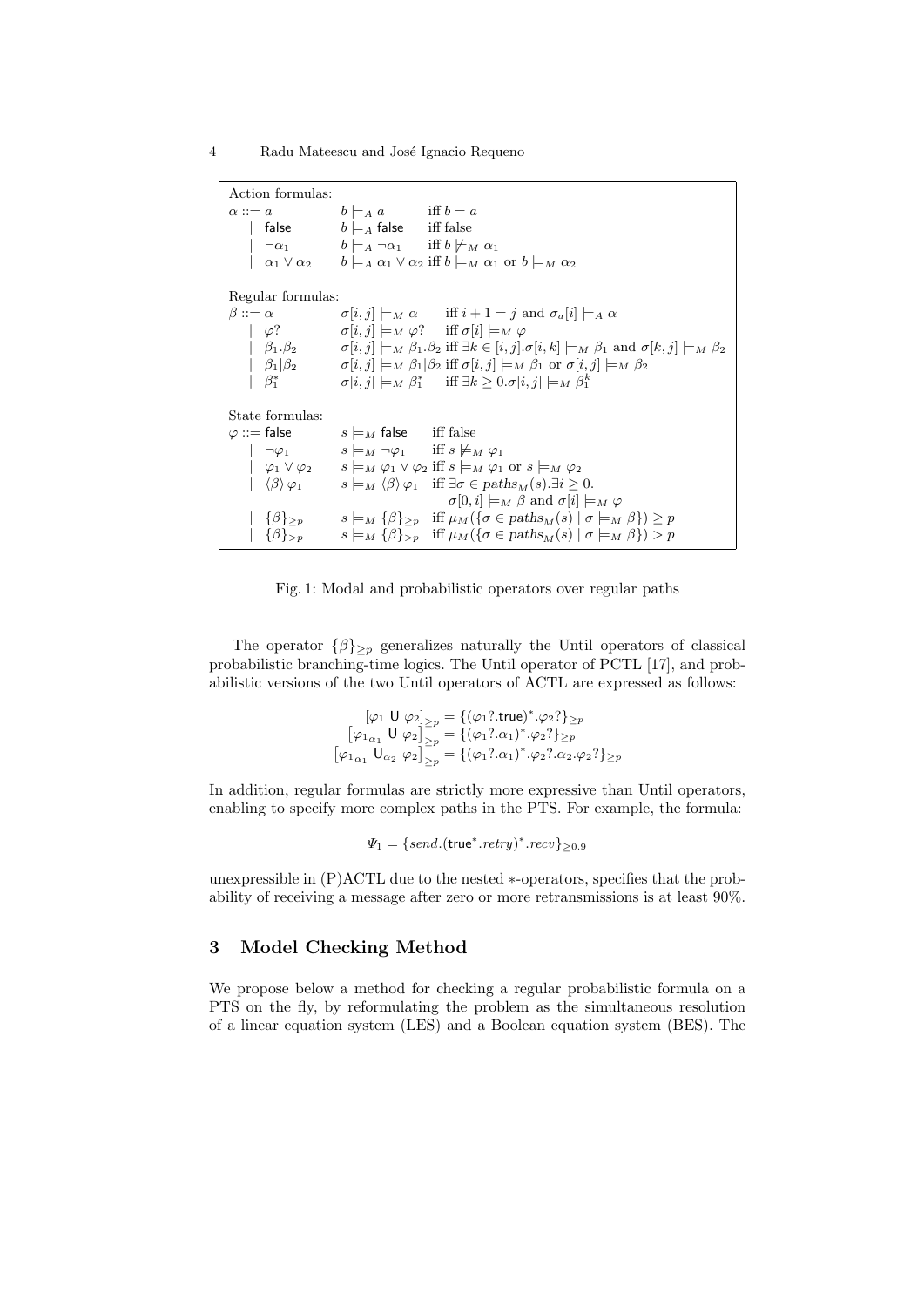method consists of five steps, each one translating the problem into an increasingly concrete intermediate formalism. The first four steps operate syntactically on formulas and their intermediate representations, whereas the fifth step makes use of semantic information contained in the PTS. A detailed formalization of the first four steps, in a state-based setting, can be found in [25]. We illustrate the method by checking the formula  $\Psi_1$  on the PTS of a very simple communication protocol adapted from [3, Chap. 10], shown in Figure 2.

1. Translation to PDL with recursion. To evaluate an operator  $\{\beta\}_{\geq p}$  on a PTS  $M = \langle S, A, T, L, s^i \rangle$  on the fly, one needs to determine the set of paths going out of  $s^i$  and satisfying  $\beta$ , to compute the probability measure of this set, and to compare it with  $p$ . For this purpose, it is more appropriate to use an equational representation of  $\beta$ , namely PDLR (*PDL with recursion*), which already served for model checking PDL formulas in the non-probabilistic setting [27]. A PDLR specification is a system of fixed point equations having propositional variables  $X \in \mathcal{X}$  in their left hand side and PDL formulas  $\varphi$  in their right hand side:

$$
\{X_i = \varphi_i\}_{1 \leq i \leq n}
$$

where  $\varphi_i$  are modal state formulas (see Fig. 1) and  $X_1$  is the variable of interest corresponding to the desired property. Since formulas  $\varphi_i$  may be open (i.e., contain occurrences of variables  $X_j$ ), their interpretation is defined w.r.t. a propositional context  $\delta: \mathcal{X} \to 2^S$ , which assigns state sets to all variables occurring in  $\varphi_i$ . The interpretation of a PDLR specification is the value of  $X_1$ in the least fixed point  $\mu\Phi$  of the functional  $\Phi: (2^S)^n \to (2^S)^n$  defined by:

$$
\Phi(U_1, ..., U_n) = \langle [\![\varphi_i]\!] \, \delta[U_1/X_1, ..., U_n/X_n] \rangle_{1 \leq i \leq n}
$$

where  $[\![\varphi_i]\!] \delta = \{s \in S \mid s \models_{\delta} \varphi_i\}$ , and the interpretation of  $\varphi_i$  (see Fig. 1) is extended with the rule  $s \models_{\delta} X = s \in \delta(X)$ . The notation  $\delta[U_1/X_1, ..., U_n/X_n]$ stands for the context  $\delta$  in which  $X_i$  were replaced by  $U_i$ .

In the sequel, we consider PDLR specifications in *derivative normal form* (RNF), which are the modal logic counterparts of Brzozowski's (generalized) derivatives of regular expressions [5]:

$$
\{X_i = \bigvee_{j=1}^{n_i} (\varphi_{ij} \wedge \langle \beta_{ij} \rangle X_{ij}) \vee \varphi_i\}_{1 \leq i \leq n}
$$

where  $\varphi_{ij}$  and  $\varphi_i$  are closed state formulas. Note that, in the right hand side of equation i, the same variable  $X_{ij} \in \{X_1, ..., X_n\}$  may occur several times in the first disjunct. Intuitively, a variable  $X_i$  denotes the set of states from which there exists a path with a prefix satisfying some of the regular formulas  $\beta_{ij}$  and whose last state satisfies  $X_{ij}$ . This is formalized using path predicates  $P_i: paths_M \to \text{bool}$ , defined by the following system of equations:

$$
\{P_i(\sigma) = \bigvee_{j=1}^{n_i} \exists l_{ij} \geq 0.(\sigma[0] \models \varphi_{ij} \land \sigma[0, l_{ij}] \models \beta_{ij} \land P_{ij}(\sigma_{l_{ij}})) \lor \sigma[0] \models \varphi_i\}_{1 \leq i \leq n}
$$

More precisely,  $(\mu \Phi)_i = \{ s \in S \mid \exists \sigma \in paths_M(s).P_i(\sigma) \}.$ 

The PDLR specification in RNF associated to a formula  $\beta$  is defined below:

$$
\{X_1 = \langle \beta \rangle X_2 \qquad X_2 = \mathsf{true}\}
$$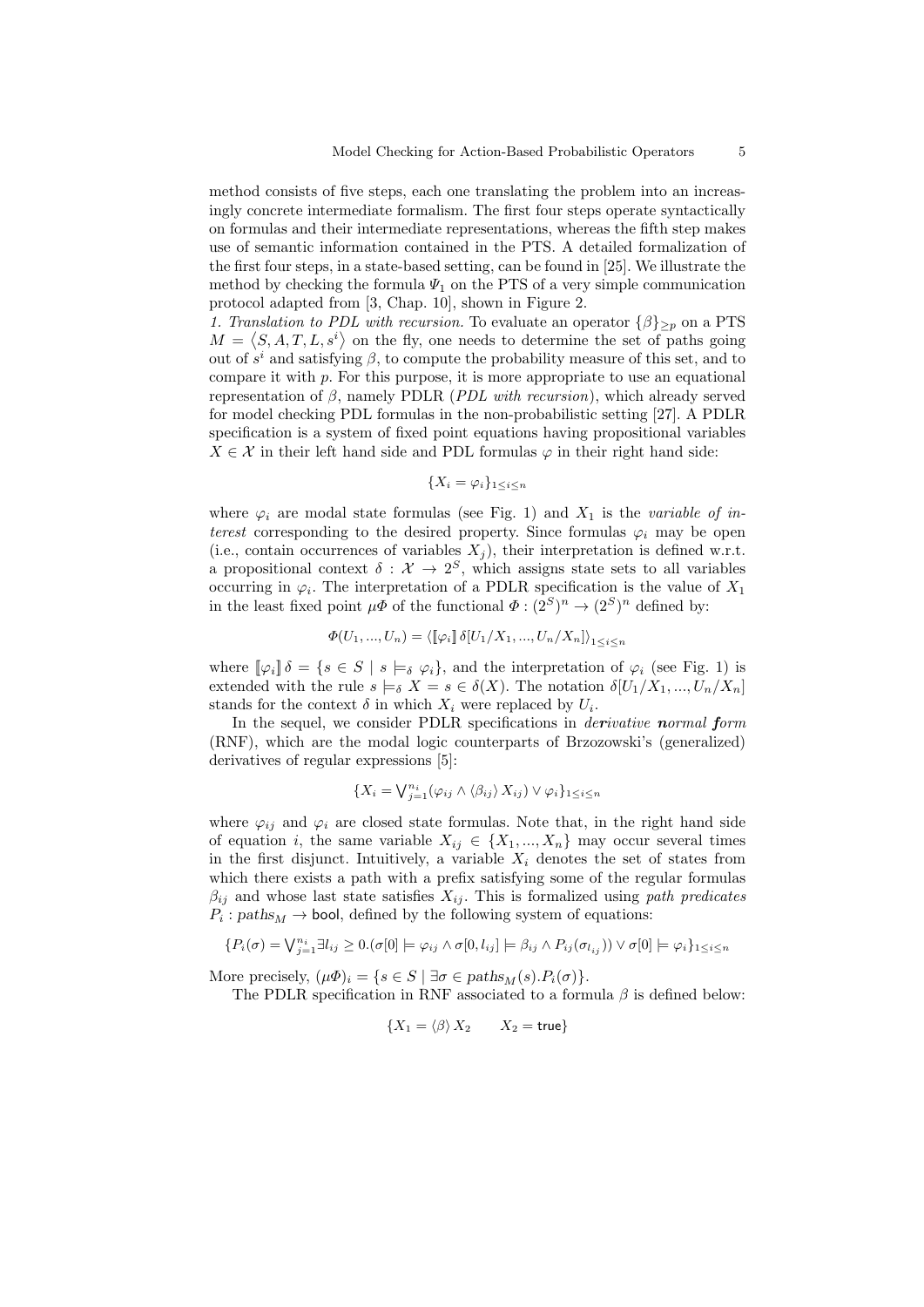in which the variable of interest  $X_1$  denotes the PDL formula  $\langle \beta \rangle$  true, expressing the existence of a path with a prefix satisfying  $\beta$  and leading to some final state denoted by  $X_2$ . The corresponding path predicates are:

$$
\{P_1(\sigma) = \exists l \ge 0.(\sigma[0, l] \models \beta \land P_2(\sigma_l)) \qquad P_2(\sigma) = \text{true}\}
$$

According to the interpretation of regular formulas (see Fig. 1), the path predicate  $P_1(\sigma)$  holds iff  $\sigma \models \beta$ , and also  $(\mu \Phi)_1 = \{ s \in S \mid \exists \sigma \in paths_M(s) . \sigma \models \beta \}.$ 2. Translation to HML with recursion. To bring the PDLR specification closer to an equation system suitable for verification, one must simplify it by removing the regular operators occurring in modalities. This yields a HMLR (HML with recursion) specification [21], which contains only HML modalities on action formulas. Regular operators can be eliminated by applying the following substitutions, which are valid equalities in PDL [14]:

$$
\langle \varphi? \rangle X = \varphi \wedge \langle \text{nil} \rangle X
$$
  

$$
\langle \beta_1, \beta_2 \rangle X = \langle \beta_1 \rangle X'
$$
 where  $X' = \langle \beta_2 \rangle X$   

$$
\langle \beta_1 | \beta_2 \rangle X = \langle \beta_1 \rangle X \vee \langle \beta_2 \rangle X
$$
  

$$
\langle \beta^* \rangle X = \langle \text{nil} \rangle X'
$$
 where  $X' = \langle \text{nil} \rangle X \vee \langle \beta \rangle X'$ 

The rules for the '.' and '\*' operators create new equations, necessary for maintaining the PDLR specification in RNF (the insertion of  $\langle \text{nil} \rangle X$  modalities, which are equivalent to X, serves the same purpose). The rule for the  $\lq$  operator creates two occurrences of the same variable  $X$ , reflecting that a same state can be reached by two different paths. These rules preserve the path predicates  $P_i$ associated to the PDLR specification, and in particular  $P_1(\sigma)$ , which specifies that a path  $\sigma$  satisfies the initial formula  $\beta$ .

The size of the resulting HMLR specification (number of variables and operators) is linear w.r.t. the size of  $\beta$  (number of operators and action formulas). Besides pure HML modalities, the HMLR specification may also contain occurrences of  $\langle \text{nil} \rangle X$  modalities, which will be eliminated in the next step.

3. Transformation to guarded form. The right hand side of an equation i of the HMLR specification may contain modalities of the form  $\langle \alpha_{ij} \rangle Y_{ij}$  and  $\langle \text{nil} \rangle Y_{ij}$ (equivalent to  $Y_{ij}$ ), which correspond to *guarded* and *unguarded* occurrences of variables  $Y_{ij}$ , respectively. To facilitate the formulation of the verification problem in terms of equation systems, it is useful to remove unguarded occurrences of variables. The general procedure for transforming arbitrary  $\mu$ -calculus formulas to guarded form [18] can be specialized for HMLR specifications by applying the following actions for each equation  $i$ :

- 1. Remove the unguarded occurrences of  $X_i$  in the right hand side of the equation by replacing them with false, which amounts to apply the  $\mu$ -calculus equality  $\mu X.(X \vee \varphi) = \mu X.\varphi$ .
- 2. Substitute all unguarded occurrences of  $X_i$  in other equations with the right hand side formula of equation  $i$ , and rearrange the right hand sides to maintain the equations in RNF.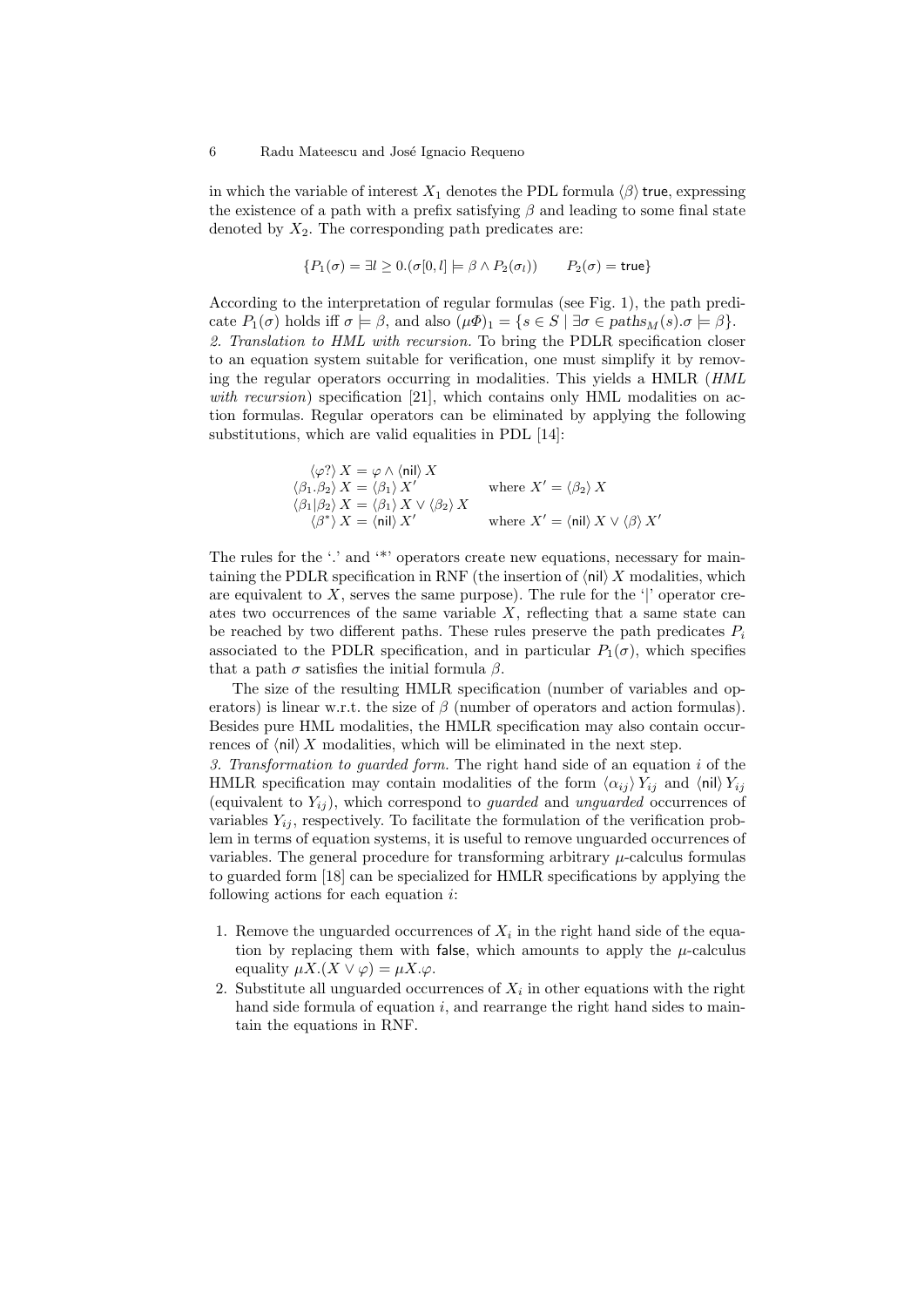This produces a guarded HMLR specification:

$$
\{X_i = \bigvee_{j=1}^{n_i} (\varphi_{ij} \wedge \langle \alpha_{ij} \rangle X_{ij}) \vee \varphi_i\}_{1 \leq i \leq n}
$$

which is the exact modal logic counterpart of Brzozowski's derivatives of regular expressions [5] defined on the alphabet of action formulas. The transformation to guarded form keeps the same number of equations in the HMLR specification, but may increase the number of operators in the right hand sides.

4. Determinization. A HMLR specification may contain, in the right hand side of an equation i, several modalities  $\langle \alpha_{ij} \rangle X_{ij}$  whose action formulas are not disjoint, i.e., they can match the same action. This denotes a form of nondeterminism, meaning that the same transition  $s \stackrel{a}{\rightarrow} s'$  can start a path  $\sigma$  satisfying the path predicate  $P_i(\sigma)$  in several ways, corresponding to alternative suffixes of the initial regular formula β. To ensure a correct translation of the verification problem into a LES, it is necessary to determinize the HMLR specification. This can be done by applying the classical subset construction, yielding a deterministic HMLR specification defined on sets of propositional variables:

$$
\{X_I = \bigvee_{\emptyset \subset J \subseteq alt(I)} ((\bigwedge_{k \in J} \varphi_k) \land \langle \bigwedge_{k \in J} \alpha_k \land \bigwedge_{l \in alt(I) \setminus J} \neg \alpha_l \rangle X_J) \lor \bigvee_{i \in I} \varphi_i\}_{I \subseteq [1,n]}
$$

where  $alt(I) = \{ij \mid i \in I \land j \in [1, n_i]\}$ . Basically, each alternative  $\varphi_{ij} \land \langle \alpha_{ij} \rangle X_{ij}$ in an equation  $i \in I$  is combined with each alternative in the other equations having their index in I, taking care that the action formulas in the resulting modalities are mutually exclusive. As shown in [25] for a similar construction in the state-based setting, the determinization preserves the path predicate associated to the variables of interest  $X_1$  and  $X_{\{1\}}$  in the HMLR before and after determinization, i.e.,  $P_1(\sigma) = P_{\{1\}}(\sigma)$  for any path  $\sigma \in paths_M$ .

In the worst case, determinization may yield an exponential increase in the size of the HMLR specification. However, this happens on pathological examples of regular formulas, which rarely occur in practice; most of the time, the nondeterminism contained in a formula  $\beta$  is caused by a lack of precision regarding the iteration operators, which can be easily corrected by constraining the action formulas corresponding to iteration "exits". For example, the regular formula contained in  $\Psi_1$  can be made deterministic by specifying precisely the retries and the fact that they must occur before receptions:  $send.((\neg retry \land \neg recv)^*.return$ The guarded HMLR specification generated from this latter formula coincides with the determinized one shown in Figure 2. In practice, the number of modalities contained in the determinized HMLR specification can be drastically reduced by determining contradictory combinations and absorptions of action formulas  $(\alpha_1 \wedge \alpha_2 = \text{false} \text{ and } \alpha_1 \wedge \neg \alpha_2 = \alpha_1 \text{ when } \alpha_1, \alpha_2 \text{ are disjoint}).$ 

5. Translation to linear and Boolean equation systems. Consider a determinized HMLR specification in RNF corresponding to a regular formula  $\beta$ :

$$
\{X_i = \bigvee_{j=1}^{n_i} (\varphi_{ij} \wedge \langle \alpha_{ij} \rangle X_{ij}) \vee \varphi_i\}_{1 \leq i \leq n}
$$
\n
$$
(1)
$$

where  $\alpha_{ij} \wedge \alpha_{ik} = \text{false}$  for each  $i \in [1, n]$  and  $j, k \in [1, n_i]$ . The associated path predicates are defined as follows:

$$
\{P_i(\sigma) = \bigvee_{j=1}^{n_i} (\sigma[0] \models \varphi_{ij} \land \sigma_a[0] \models \alpha_{ij} \land P_{ij}(\sigma_1)) \lor \sigma[0] \models \varphi_i\}_{1 \leq i \leq n}
$$
 (2)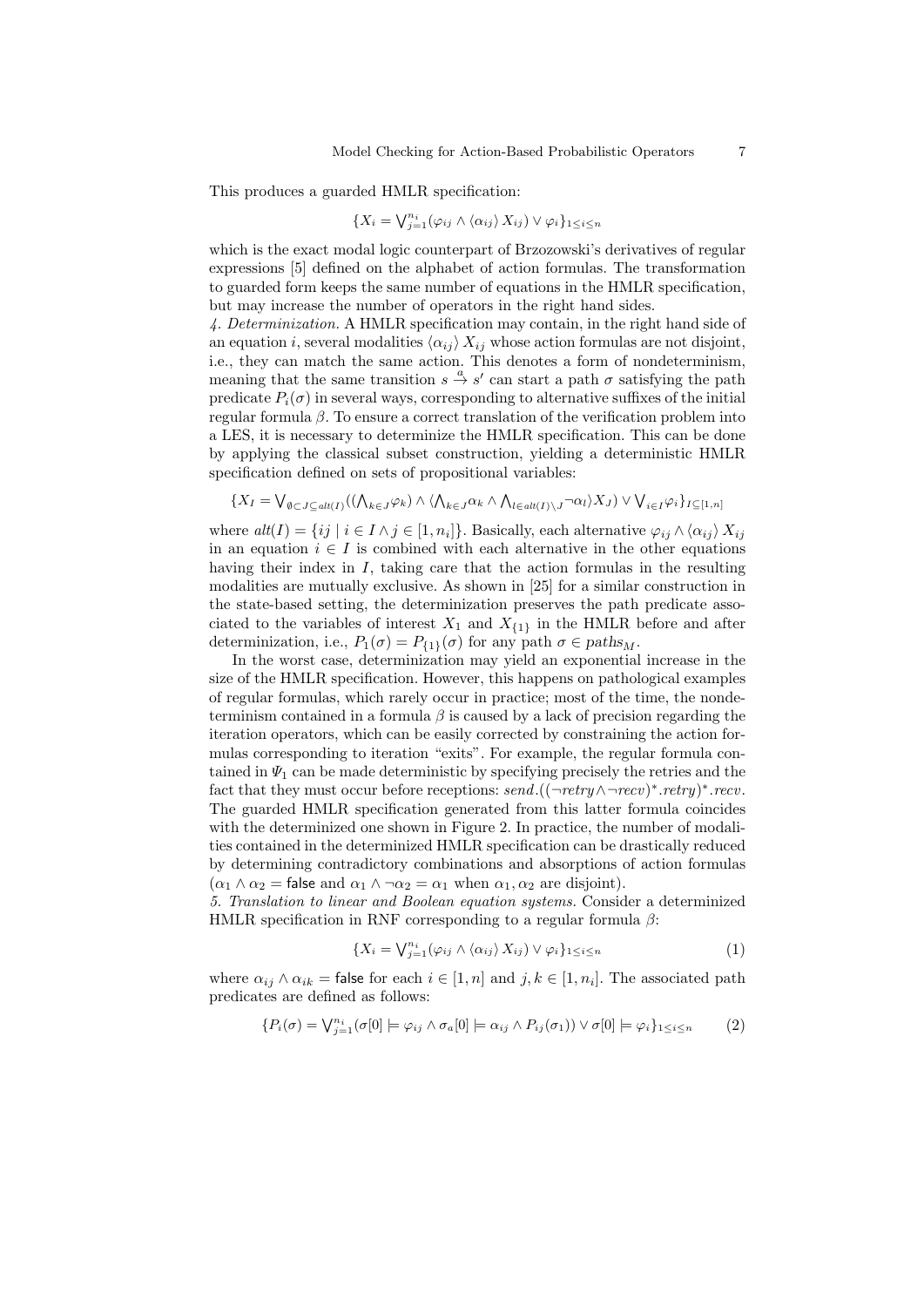$$
\begin{pmatrix}\n\text{Sond 1} & \text{error 0.1} \\
\text{Sso} & \text{Wey 1} \\
\text{recv 0.9} & \text{retry 1} \\
\text{CFTS} & \text{X}_2 = \text{true} \\
\text{CFTS} & \text{X}_3 = \langle \text{recv} \rangle X_2 \vee \langle \text{retry} \rangle X_3 \vee \langle \text{true} \rangle X_6 \\
X_2 = \text{true} & \text{(PDLR)} \\
\text{Sone} & \text{X}_3 = \langle \text{refry} \rangle X_3 \\
\text{X}_2 = \text{true} & \text{(PDLR)} \\
\text{Sone} & \text{X}_3 = \langle \text{refry} \rangle X_3 \\
\text{X}_4 = \langle \text{recv} \rangle X_3 \\
\text{X}_5 = \langle \text{retry} \rangle X_3 \vee \langle \text{true} \rangle X_6 \\
\text{X}_6 = \langle \text{init} \rangle X_4 \vee \langle \text{nil} \rangle X_6 \\
\text{X}_7 = \text{true} & \text{Y}_2 = \text{true} \\
\text{X}_3 = \langle \text{nil} \rangle X_4 \vee \langle \text{nil} \rangle X_6 \\
\text{X}_4 = \langle \text{recv} \rangle X_3 \\
\text{X}_5 = \langle \text{retry} \rangle X_3 \\
\text{X}_6 = \langle \text{nil} \rangle X_5 \vee \langle \text{true} \rangle X_6 \\
\text{X}_7 = \text{true} & \text{X}_7 = \langle \text{recv} \rangle X_2 \vee \langle \text{retry} \rangle X_3 \vee \langle \text{tertry} \rangle X_4 \\
\text{X}_8 = \langle \text{retry} \rangle X_8 \\
\text{X}_9 = \langle \text{retry} \rangle X_3 \vee \langle \text{--} \text{retry} \rangle X_6 \\
\text{X}_1 = \langle \text{terry} \rangle X_3 \vee \langle \text{--} \text{retry} \rangle X_6 \\
\text{X}_2 = \langle \text{retry} \rangle X_3 \vee \langle \text{--} \text{retry} \rangle X_6 \\
\text{HMLR} & \text{(deterministic HMLR)} \\
\text{Sone} & \text{X}_3 = \langle \text{--} \rangle X_3, \text{--} \rangle \\
\text{
$$

Fig. 2: Model checking formula  $\psi_1$  on a PTS

They are related to the HMLR specification by  $(\mu \Phi)_i = \{s \in S \mid \exists \sigma \in S \mid \exists \sigma \in S \}$  $paths_M(s) \cdot P_i(\sigma)$ , and to the initial regular formula  $\beta$  by  $P_1(\sigma) = \sigma \models \beta$ .

The last step of the model checking method reformulates the problem of verifying the determinized HMLR specification on a PTS in terms of solving a LES  $(*)$  and a BES  $(**)$  defined as follows:

$$
\mathcal{P}_i(s) = \left| \begin{array}{l} \text{if } s \neq X_i \text{ then } 0 \\ \text{else if } s = \varphi_i \text{ then } 1 \\ \text{else } \sum_{j=1}^{n_i} \text{if } s \neq \varphi_{ij} \text{ then } 0 \\ \text{else } \sum_{s \stackrel{a}{\rightarrow} s', a = \alpha_{ij}} L(s, a, s') \times \mathcal{P}_{ij}(s') \end{array} \right(*)
$$
  

$$
X_i^s = \bigvee_{j=1}^{n_i} (s = \varphi_{ij} \land \bigvee_{s \stackrel{a}{\rightarrow} s'} (a = \alpha_{ij} \land X_{ij}^{s'}) ) \lor s = \varphi_i
$$
(\*\*)

The LES (∗) is obtained by a translation similar to the classical one defined originally for PCTL [17]. A numerical variable  $P_i(s)$  denotes the probability measure of the paths going out of state s and satisfying the path predicate  $P_i$ . Determinization guarantees that the sum of coefficients in the right-hand side of each equation is at most 1. The BES  $(**)$  is produced by the classical translation employed for model checking modal  $\mu$ -calculus formulas on LTSs [10, 2]. A Boolean variable  $X_i^s$  is true iff state s satisfies the propositional variable  $X_i$ of the HMLR specification. The on-the-fly model checking consists in solving the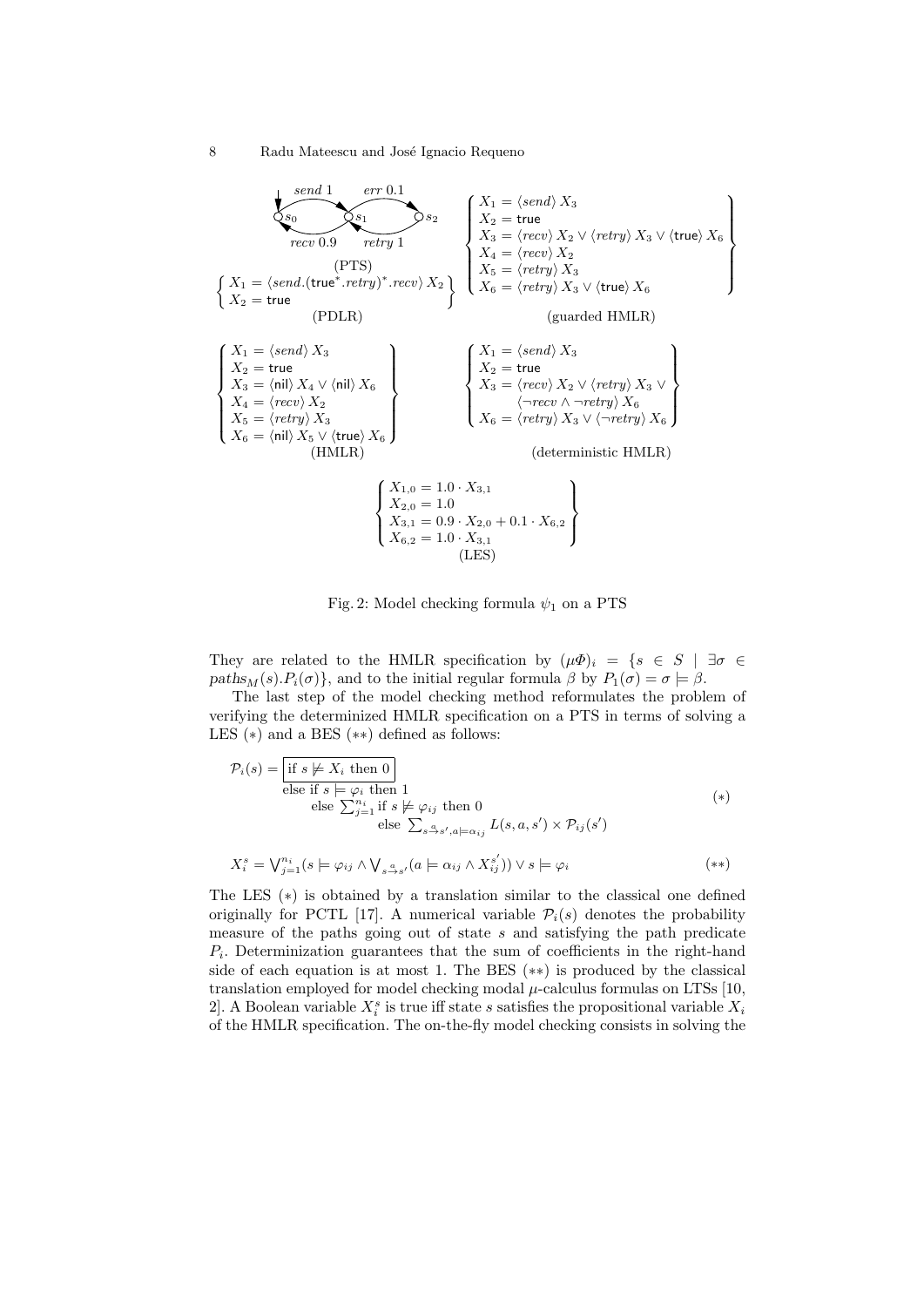variable  $\mathcal{P}_1(s^i)$ , which denotes the probability measure of the set of paths going out of the initial state  $s^i$  of the PTS and satisfying the initial regular formula  $\beta$ . This is carried out using local LES and BES resolution algorithms, as will be explained in Section 5. The conditions  $s \models X_i$  occurring in the LES (\*) and the conditions  $s \models \varphi_{ij}, s \models \varphi_i$  occurring in both equation systems are checked by applying the on-the-fly model checking method for solving the variable  $X_i^s$  of the BES (\*\*) and evaluating the closed state formulas  $\varphi_{ij}, \varphi_i$  on state s.

# 4 Extension with Data Handling

The regular formulas that we used so far belong to the dataless fragment [27] of MCL, which considers actions simply as names of communication channels. In practice, the analysis of value-passing concurrent systems, whose actions typically consist of channel names and data values, requires the ability to extract and manipulate these elements. For this purpose, MCL [28] provides action predicates extracting and/or matching data values, regular formulas involving data variables, and parameterized fixed point operators. The regular probabilistic operator  $\{\beta\}_{\geq p}$  can be naturally extended with the data handling regular formulas of MCL, which enable to characterize complex paths in a PTS modeling a valuepassing concurrent system.

To improve versatility, we extend the regular formulas of MCL with a general iteration operator "loop", which subsumes the classical regular operators with counters, and can also specify paths having a certain cost calculated from the data values carried by its actions. After briefly recalling the main data handling operators of MCL, we define below the "loop" operator, illustrate its expressiveness, and show how the on-the-fly model checking procedure previously described is generalized to deal with the data handling probabilistic operator.

#### 4.1 Overview of data handling MCL operators

In the PTSs modeling value-passing systems, actions are of the form "C  $v_1 \ldots v_n$ ", where C is a channel name and  $v_1, \ldots, v_n$  are the data values exchanged during the rendezvous on C. To handle the data contained in actions, MCL provides action predicates of the form "{ $C \ldots$  !e ?x:T where  $b$ }", where "..." is a wildcard matching zero or more data values of an action, e is an expression whose value matches the corresponding data value,  $x$  is a data variable of type  $T$ that is initialized with the corresponding data value extracted from the action, and  $b$  is an optional boolean expression (guard) typically expressing a condition on x. An action predicate may contain several clauses " $'e$ " and "?x:T", all variables defined by " $2x:T$ " clauses being visible in the guard b and also outside the action predicate. An action satisfies an action predicate if its structure is compatible with the clauses of the predicate, and the guard evaluates to true in the context of the data variables extracted from the action.

Regular formulas in MCL are built over action predicates using the classical operators shown in Section 2, as well as constructs inspired from sequential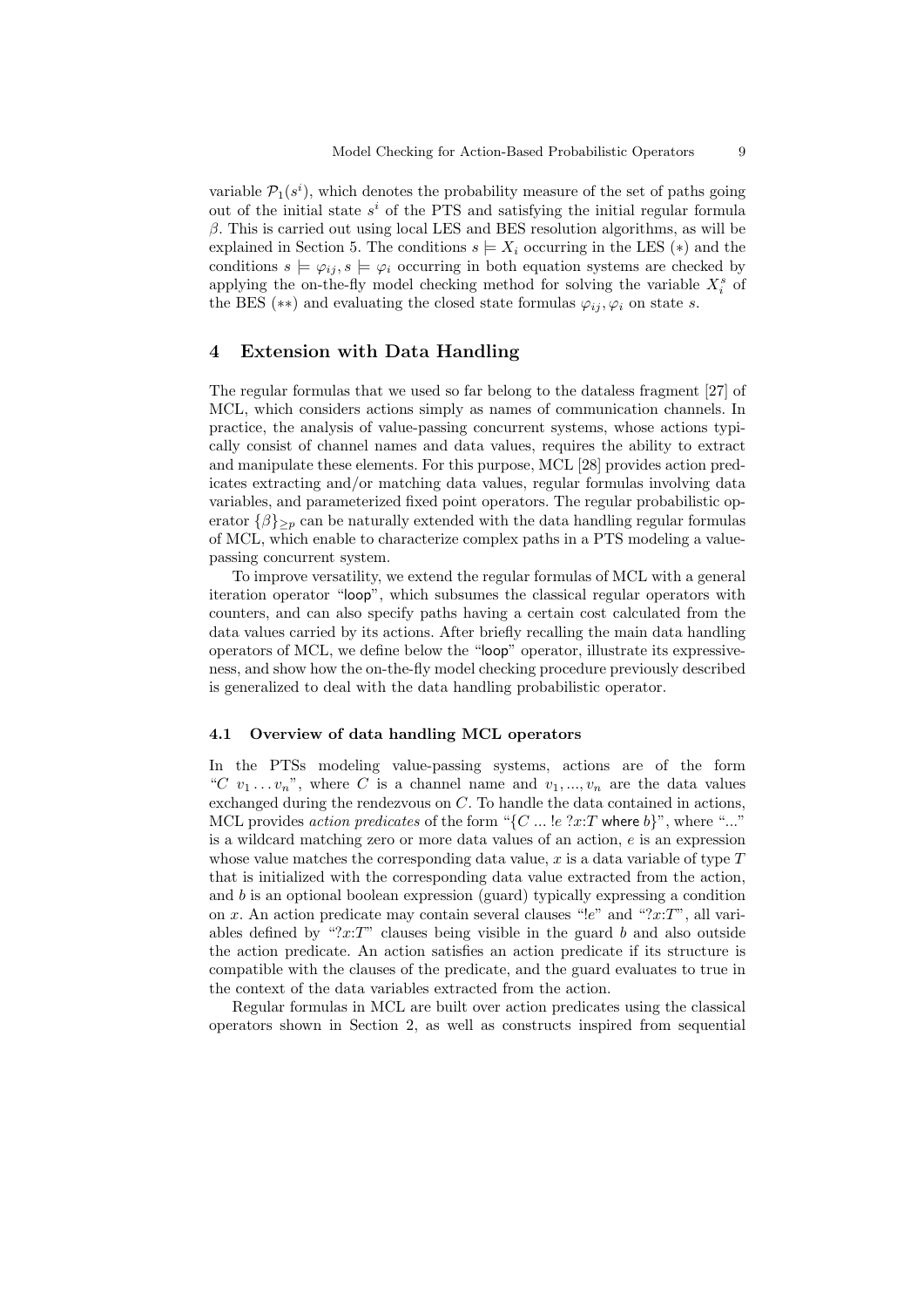programming languages: conditional ("if-then-else"), counting, iteration ("for" and "loop", described in the next subsection), and definition of variables ("let"). The testing operator of PDL is expressed in MCL as  $\varphi$ ? = if  $\neg \varphi$  then false end if.

Finally, the state formulas of MCL are built using modalities containing regular formulas, parameterized fixed point operators, quantifiers over finite domains, and programming language constructs ("if" and "let").

#### 4.2 Generalized iteration on regular formulas

The general iteration mechanism that we propose on regular formulas consists of three operators having the following syntax:

 $\beta$  ::= loop  $(x{:}T{:=}e_0):(x'{:}T')$  in  $\beta$  end loop  $\; \mid \;$  continue  $(e) \; \mid \;$  exit  $(e')$ 

The "loop" operator denotes a path made by concatenation of (zero or more) path fragments satisfying  $\beta$ , each one corresponding to an iteration of the loop with the current value of variable x. Variable x, which is visible inside  $\beta$ , is initialized with the value of expression  $e_0$  at the first loop iteration and can be updated to the value of e by using the operator "continue  $(e)$ ", which starts a new iteration of the loop. The loop is terminated by means of the "exit  $(e')$ " operator, which sets the return variable  $x'$ , visible outside the "loop" formula, to the value of  $e'$ .

The iteration and return variables  $(x \text{ and } x')$  are both optional; if they are absent, the "in" keyword is also omitted. For simplicity, we used only one variable  $x$  and  $x'$ , but several variables of each kind are allowed. The arguments of the operators "continue" and "exit" invoked in the loop body  $\beta$  must be compatible with the declarations of iteration and return variables, respectively. Every occurrence of "continue" and "exit" refers to the immediately enclosing "loop", which enforces a specification style similar to structured programming.

For brevity, we define the semantics of the "loop" operator by translating it to plain MCL in the context of an enclosing diamond modality. The translation is parameterized by a profile  $Z/x:T/x':T'$ , where x and x' are the iteration and return data variables of the immediately enclosing "loop", and  $Z$  is a propositional variable associated to it. We show below the translation of the three general iteration operators, the other regular operators being left unchanged.

$$
\begin{array}{l} \left(\left\langle\begin{array}{c} \text{loop }(x:T:=e_0):(x':T')\text{ in}\\ \beta \\ \text{end loop}\end{array}\right\rangle\varphi\right)_{Z/x:T/x':T'} \stackrel{\text{def}}{=} \mu W(x:T:=e_0).\left\langle(\beta)_{W/x:T/x':T'}\right\rangle\varphi\\ \text{(continue }(e))\,\varphi)_{Z/x:T/x':T'} \stackrel{\text{def}}{=} Z(e)\\ \text{(
$$

Basically, a possibility modality enclosing a "loop" operator is translated into a minimal fixed point operator parameterized by the iteration variable(s). The occurrences of "continue" in the body of the loop are translated into invocations of the propositional variable with the corresponding arguments, and the occurrences of "exit" are translated into "let" state formulas defining the return variables and setting them to the corresponding return values.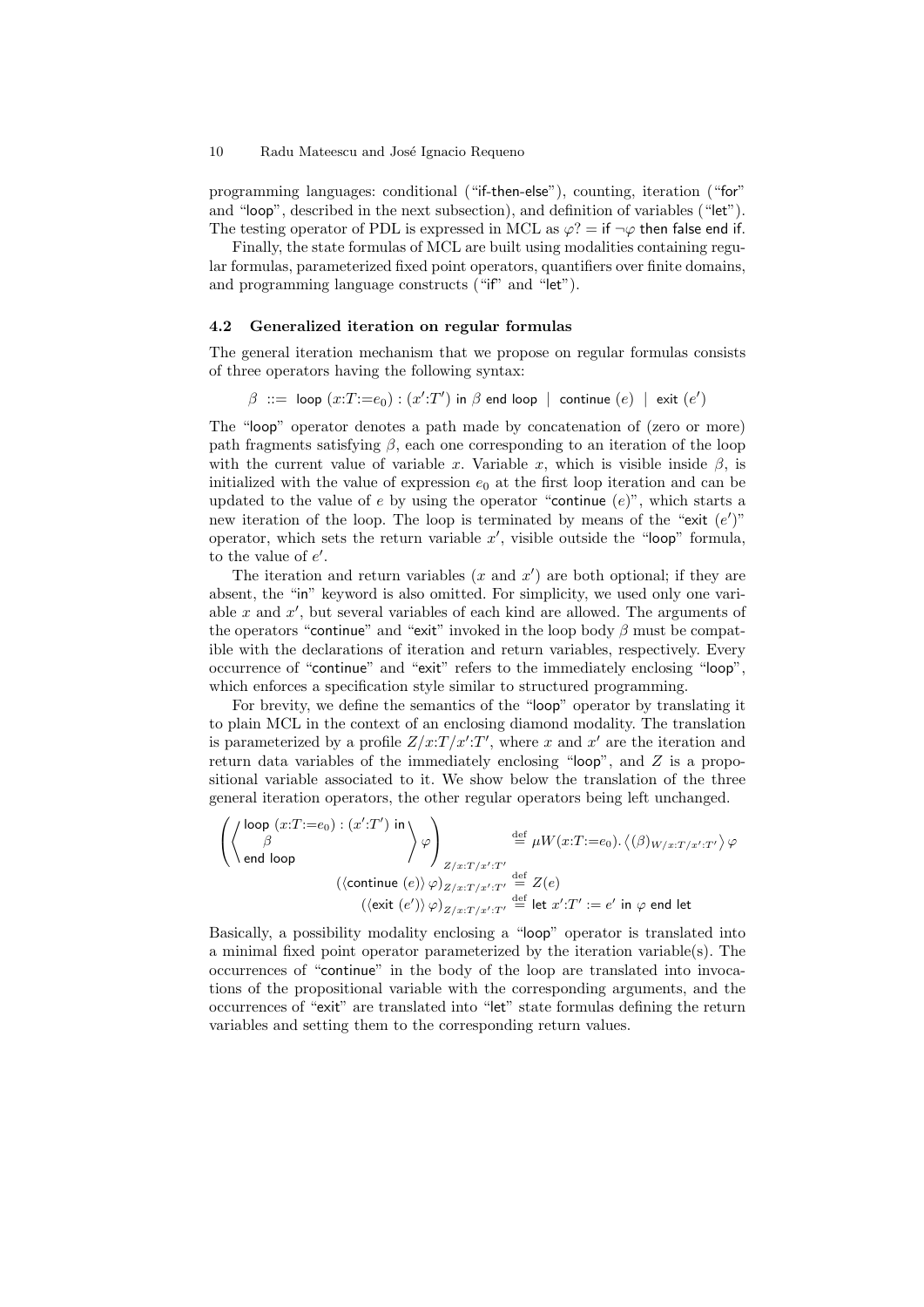| Model Checking for Action-Based Probabilistic Operators |  |  |
|---------------------------------------------------------|--|--|
|---------------------------------------------------------|--|--|

| Syntax                                         | Meaning | Encoding using "loop"                                                        |
|------------------------------------------------|---------|------------------------------------------------------------------------------|
| $A^*$                                          |         | $\geq 0$ times loop exit $\beta$ . continue end loop                         |
| $\overline{B}$                                 |         | $\geq 1$ times loop $\beta$ . (exit   continue) end loop                     |
| $\beta\{e_1  e_2\}$                            | between | $ $ loop $(c_1$ :nat := $e_1, c_2$ :nat := $e_2 - e_1$ ) in                  |
|                                                |         | $ e_1 \text{ and } e_2 $ if $c_1 > 0$ then $\beta$ continue $(c_1 - 1, c_2)$ |
|                                                | times   | elsif $c_2 > 0$ then exit $ \beta$ . continue $(c_1, c_2 - 1) $              |
|                                                |         | else exit end if                                                             |
|                                                |         | end loop                                                                     |
| for <i>n</i> :nat from $e_1$ to $e_2$ stepwise |         | loop $(n:\textsf{nat} := e_1)$ in                                            |
| step $e_3$ do                                  |         | if $n < e_2$ then $\beta$ continue $(n+e_3)$                                 |
|                                                |         | else exit end if                                                             |
| end for                                        |         | end loop                                                                     |

All iteration operators on MCL regular formulas can be expressed in terms of the "loop" operator, as shown in the table above. For simplicity, we omitted the definitions of  $\beta\{e\}$  (iteration e times) and  $\beta\{\ldots e\}$  (iteration at most e times), which are equivalent to  $\beta\{e \dots e\}$  and  $\beta\{0 \dots e\}$ , respectively. To illustrate the semantics of general iteration, consider the formula  $\langle \beta \{e\} \rangle$  true stating the existence of a path made of e path fragments satisfying  $\beta$ . By applying the encoding of bounded iteration in terms of "loop" and the translation rules of general iteration, we obtain:

$$
\langle \beta \{e\} \rangle \text{ true } = \left\langle \begin{array}{cl} \text{loop } (c:\text{nat}:=e) \text{ in } & \mu Z(c:\text{nat}:=e). \\ \text{if } c > 0 \text{ then } & \text{if } c > 0 \text{ then } \langle \beta \rangle Z(c-1) \\ \text{else } \text{exit } \text{end if } & \text{true } = \begin{array}{cl} \text{if } c > 0 \text{ then } \langle \beta \rangle Z(c-1) \\ \text{else } & \text{true } \\ \text{end loop } & \text{end if } \end{array} \right.
$$

The bounded iteration operators  $\beta\{e\}, \beta\{\ldots e\}$ , and  $\beta\{e_1 \ldots e_2\}$  are natural means for counting actions (ticks), and hence describing discrete-time properties. The full Until operator of PCTL, and its action-based counterparts derived from ACTL, can be expressed as follows ( $t \geq 0$  is the number of ticks until  $\varphi_2$ ):

$$
[\varphi_1 \cup \varphi_2]_{\geq p}^{\leq t} = \{(\varphi_1?.\mathsf{true})\{0 \dots t\}.\varphi_2?\}_{\geq p}
$$

$$
[\varphi_{1_{\alpha_1}} \cup \varphi_2]_{\geq p}^{\leq t} = \{(\varphi_1?.\alpha_1)\{0 \dots t\}.\varphi_2?\}_{\geq p}
$$

$$
[\varphi_{1_{\alpha_1}} \cup_{\alpha_2} \varphi_2]_{\geq p}^{\leq t} = \{(\varphi_1?.\alpha_1)\{0 \dots t\}.\varphi_2?.\alpha_2.\varphi_2?\}_{\geq p}
$$

Besides counting, the general iteration operators are able to characterize complex paths in a PTS, by collecting the data values (costs) present on actions and using them in arbitrary computations (see the examples in Section 5).

# 4.3 Model checking method with data handling

The on-the-fly model checking method shown in Section 3 can be generalized to deal with the data handling constructs of MCL by adding data parameters to the various equation systems used as intermediate forms. We illustrate the complete method by checking the formula  $\Psi_2$  on the PTS shown on Figure 2:

$$
\Psi_2 = \{send.((\neg\text{retry} \land \neg\text{rec}v)^*.retry)\{... n\}.recv\}_{\geq 0.9}
$$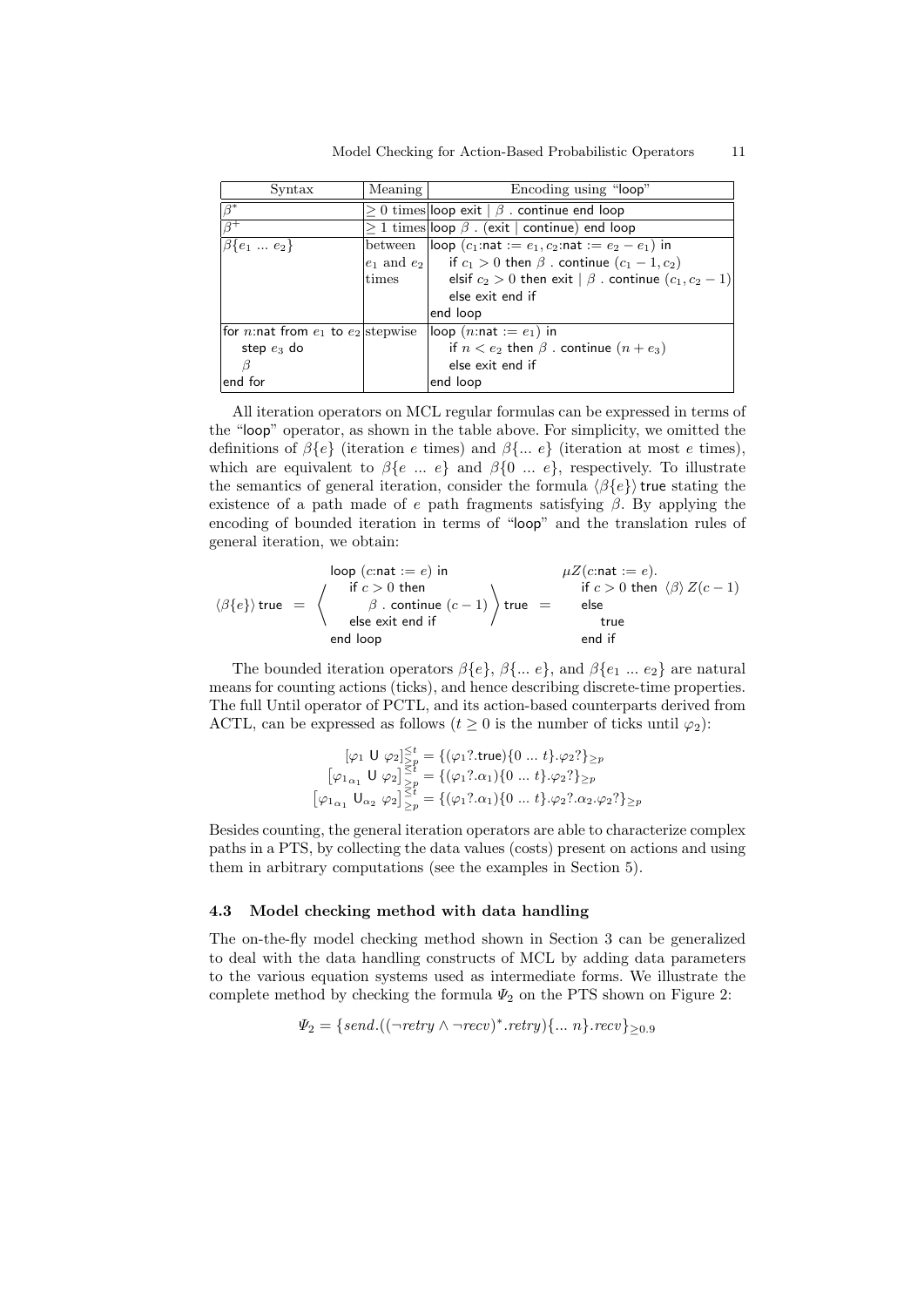$$
\begin{array}{ll}\n\left\{\n\begin{array}{c}\n\begin{array}{c}\n\begin{array}{c}\n\begin{array}{c}\n\begin{array}{c}\n\begin{array}{c}\n\begin{array}{c}\n\begin{array}{c}\n\begin{array}{c}\n\begin{array}{c}\n\begin{array}{c}\n\begin{array}{c}\n\begin{array}{c}\n\begin{array}{c}\n\begin{array}{c}\n\begin{array}{c}\n\begin{array}{c}\n\begin{array}{c}\n\begin{array}{c}\n\begin{array}{c}\n\begin{array}{c}\n\begin{array}{c}\n\begin{array}{c}\n\begin{array}{c}\n\begin{array}{c}\n\begin{array}{c}\n\begin{array}{c}\n\begin{array}{c}\n\begin{array}{c}\n\begin{array}{c}\n\begin{array}{c}\n\begin{array}{c}\n\begin{array}{c}\n\begin{array}{c}\n\begin{array}{c}\n\begin{array}{c}\n\begin{array}{c}\n\begin{array}{c}\n\begin{array}{c}\n\begin{array}{c}\n\begin{array}{c}\n\end{array}\n\end{array}\n\end{array}\n\end{array}\n\end{array}\n\end{array}\n\end{array}\n\end{array}\n\end{array}\n\end{array}\n\end{array}\n\end{array}\n\end{array}\n\end{array}\n\end{array}\n\end{array}\n\end{array}\n\end{array}\n\end{array}\n\end{array}\n\end{array}\n\left\{\n\begin{array}{c}\n\begin{array}{c}\n\begin{array}{c}\n\begin{array}{c}\n\begin{array}{c}\n\begin{array}{c}\n\begin{array}{c}\n\begin{array}{c}\n\begin{array}{c}\n\begin{array}{c}\n\begin{array}{c}\n\begin{array}{c}\n\begin{array}{c}\n\begin{array}{c}\n\begin{array}{c}\n\begin{array}{c}\n\begin{array}{c}\n\begin{array}{c}\n\begin{array}{c}\n\begin{array}{c}\n\begin{array}{c}\n\begin{array}{c}\n\begin{array}{c}\n\begin{array}{c}\n\begin{array}{c}\n\begin{array}{c}\n\begin{array}{c}\n\begin{array}{c}\n\begin{array}{c}\n\begin{array}{c}\n\begin{array}{c}\n\begin{array}{c}\n\begin{array}{c}\n\begin{array}{c}\n\begin{array}{c}\n\begin{array}{c}
$$

Fig. 3: Model checking formula  $\psi_2$  on a PTS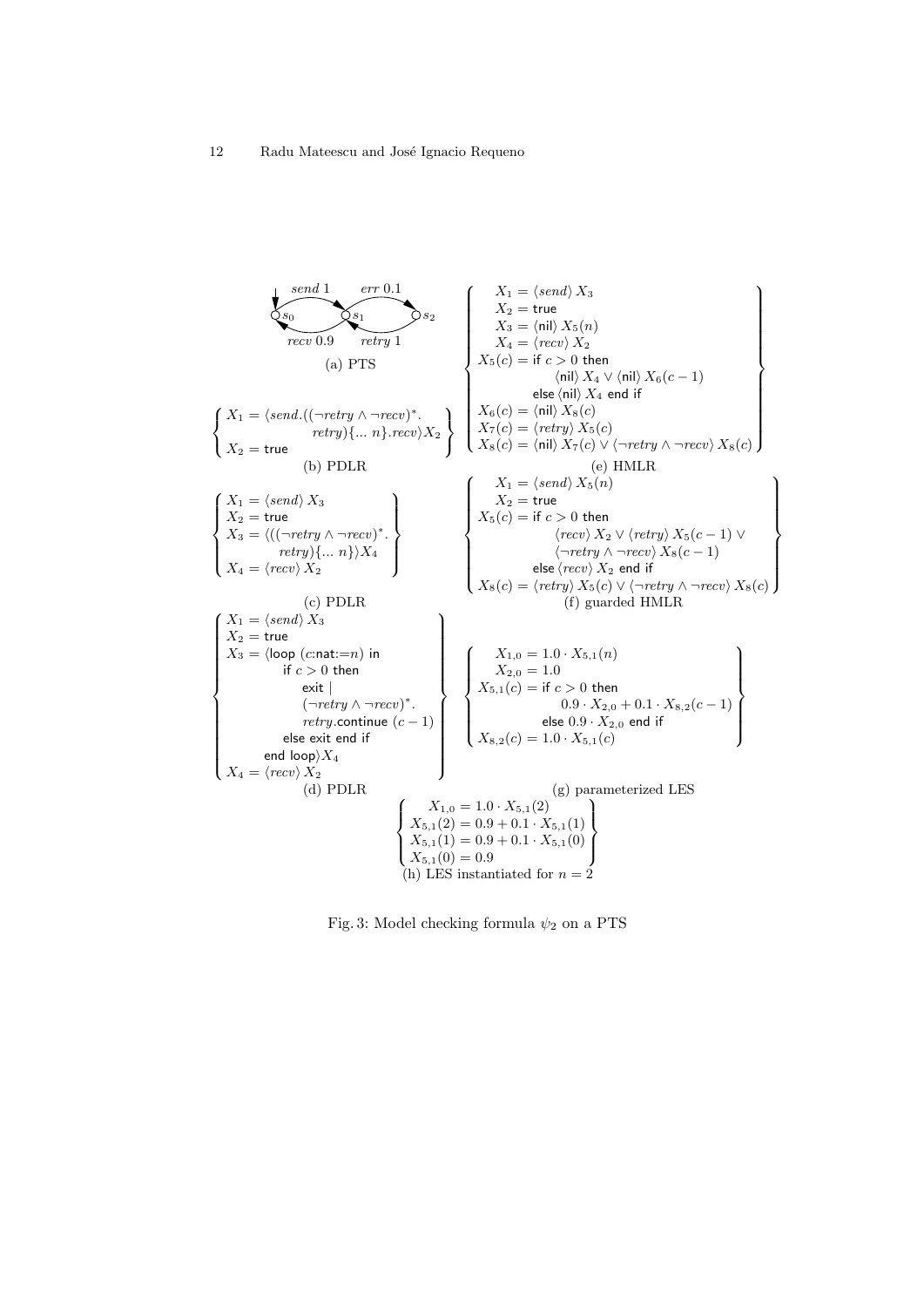Formula  $\Psi_2$ , which is a determinized data-based variant of  $\Psi_1$ , specifies that the probability of receiving a message after at most  $n$  retransmissions (where  $n$  is a parameter to be instantiated) is at least 90%.

The various translation phases are illustrated on Figure 3. The translation rules for standard regular operators given in Section 3 are applied for eliminating the "." operators in the PDLR specification (Fig.  $3(c)$ ). Then, the iteration at most n times is translated into a "loop" operator (Fig. 3(d)), and the corresponding modality is further refined using the semantics of "loop" defined in Section 4.2, yielding a HMLR specification parameterized by a counter (Fig.  $3(e)$ ). After bringing this specification to guarded form (Fig. 3(f)), a parameterized LES is produced by applying the translation scheme given in Section 3 extended to handle data parameters. For instance, variable  $X_{5,1}(v)$  in the LES denotes the probability measure of the paths starting from state  $s_1$  and satisfying the path predicate denoted by  $X_5$  with the parameter c set to value v. Finally, a plain LES is generated (Fig. 3(g)) by instantiating  $n = 2$  in the parameterized LES. Note that the guarded HMLR specification was already deterministic (since the regular formula in  $\Psi_2$  was determinized), and hence the LES has a unique solution. By solving this LES (e.g., using substitution), we obtain  $X_{1,0} = 0.999$ . which is the probability measure of the paths starting from the initial state  $s_0$ of the PTS and satisfying the regular formula specified in  $\Psi_2$ . In other words,  $n = 2$  retransmissions ensure that a message is received with 99.9% probability. Termination. The presence of data parameters (with infinite domains) implies that the whole model checking procedure relies on the termination of the instantiation phase, which must create a finite LES solvable using numerical methods. This is in general undecidable, similarly to the termination of term rewriting [12]. Such situations happen for "pathological" formulas, which carry on divergent computations on data unrelated to the data values contained in the PTS actions. For example, the modality  $\langle \text{loop } (k:\text{nat:=0}) \text{ in } a$ . continue  $(k+1)$  end loop) true will not converge on the PTS consisting of a single loop  $s \stackrel{a}{\rightarrow} s$ , since it will entail the construction of an infinite LES  $\{X_s(0) = X_s(1), X_s(1) = X_s(2), ...\}$ . However, the model checking procedure terminates for most practical cases of data handling regular formulas (counting, accumulating or aggregating values, computing costs over paths).

# 5 Tool Support and Use

In this section, we show how the on-the-fly model checking method for the regular probabilistic operator works in practice. After briefly presenting the implementation of the method within the CADP toolbox [16], we illustrate its application for the quantitative analysis of shared-memory mutual exclusion protocols.

## 5.1 Implementation

We extended MCL with the general iteration operator "loop" on regular formulas and the regular probabilistic operator  $\{\beta\}_{\bowtie p}$ , where  $\bowtie \in \{\langle \leq, \leq, \geq, =\}.$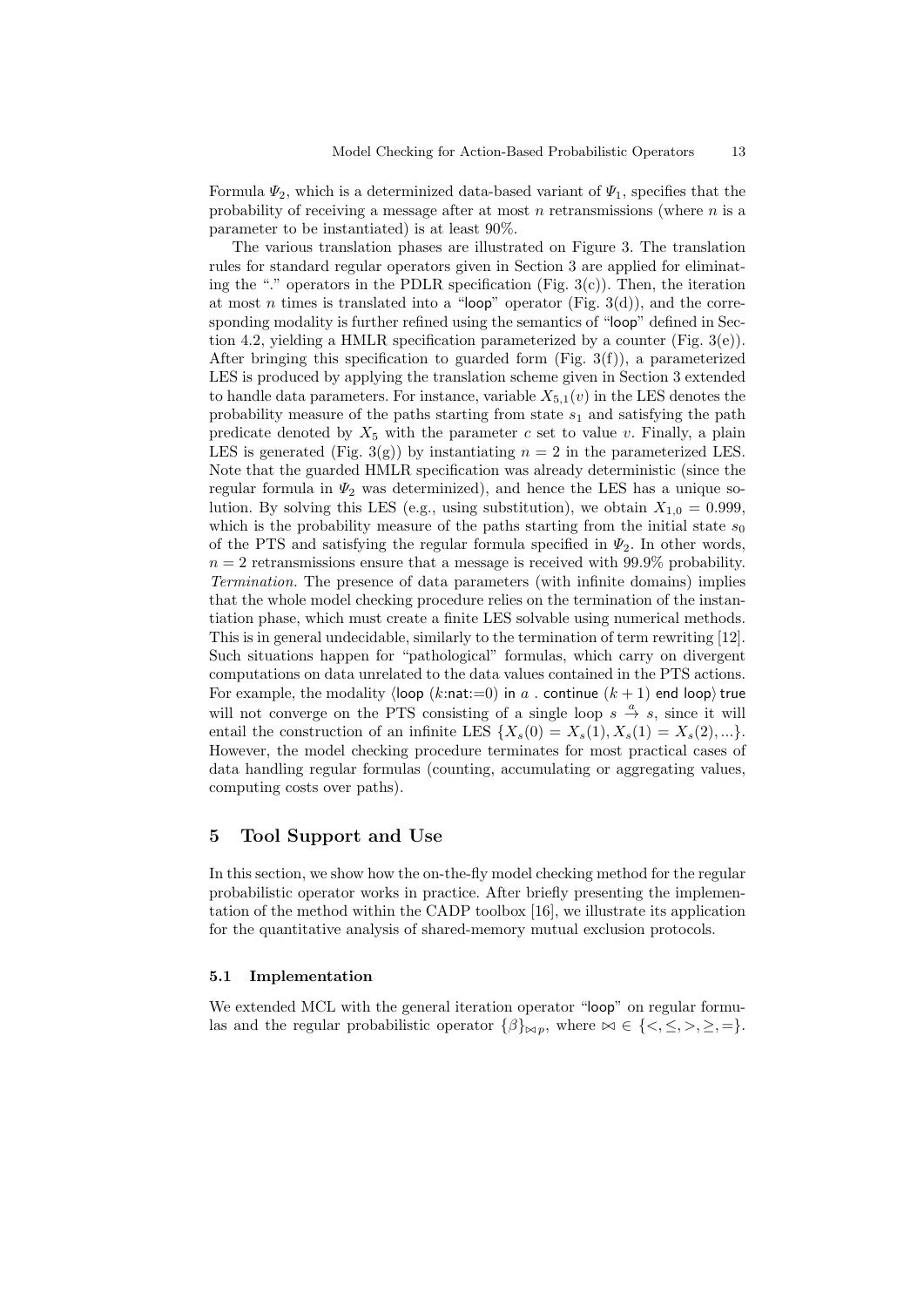Temporal and probabilistic operators can be freely combined, e.g.,  $[\beta_1] {\beta_2}_{\geq p}$ specifies that, from all states reached after a path satisfying  $\beta_1$ , the probability measure of an outgoing path satisfying  $\beta_2$  is at least p.

We also enhanced the EVALUATOR [28] on-the-fly model checker with the translation of  $\{\beta\}_{\bowtie p}$  formulas into BESs (for checking the existence of path suffixes) and LESs (for computing probability measures) as described in Sections 3 and 4. The on-the-fly resolution of BESs is carried out by the algorithms of the CAESAR SOLVE library [24], which already serves as verification backend for (non-probabilistic) MCL formulas. For the on-the-fly resolution of LESs, we designed a local algorithm operating on the associated Signal Flow Graphs (SFG) [7], in a way similar to the BES resolution algorithms, which operate on the associated Boolean graphs [2]. The LES resolution algorithm consists of a forward exploration of the SFG to build dependencies between variables, followed by a backward variable elimination (a.k.a. substitution) and a final propagation to update the right-hand sides of equations with the solutions of variables. The number of floating-point operations is reduced by a careful bookkeeping of dependencies between variables. This substitution method performs well on LESs resulting from  $\{\beta\}_{\bowtie n}$  operators, which exhibit a high degree of sparsity (typically, for a PTS with a branching factor of  $10$  and having  $10^6$  states, there are about  $10^{-5} = 0.001\%$  non-null elements in the LES matrix).

#### 5.2 Case study: analysis of mutual exclusion protocols

We illustrate the application of the regular probabilistic operator by carrying out a quantitative analysis of several shared-memory mutual exclusion protocols, using their formal descriptions in LNT [6] given in [26]. We focus here on a subset of the 27 protocols studied in [26], namely the CLH, MCS, Burns&Lynch (BL), TAS and TTAS protocols, by considering configurations of up to  $N = 4$ concurrent processes competing to access the critical section. Each process executes cyclically a sequence of four sections: non critical, entry, critical, and exit. The entry and exit sections represent the algorithm specific to each protocol for demanding and releasing the access to the critical section, respectively. In the PTS models of the protocols, all transitions going out from each state are assumed to have equal probabilities. We formulate four probabilistic properties using MCL and evaluate them on the fly on each LNT protocol description. To compute probabilities, we also use the fact that, besides the Boolean verdict, the model checker also yields the value of the probability measure for the MCL formulas consisting of a single  $\{\beta\}_{\bowtie p}$  operator. For each property requiring several invocations of the model checker with different values for the data parameters in the MCL formula, we automate the analysis using SVL scripts [15].

*Critical section.* First of all, for each  $i \in [0, N - 1]$ , we compute the probability that process  $P_i$  is the first one to enter its critical section. For this purpose, we use the following MCL formula:

$$
\{(\neg\{ \text{CS}\,!\text{ "ENTER"}...\})^*.\{\text{CS}\,!\text{ "ENTER" }!\}\}_{\geq 0}
$$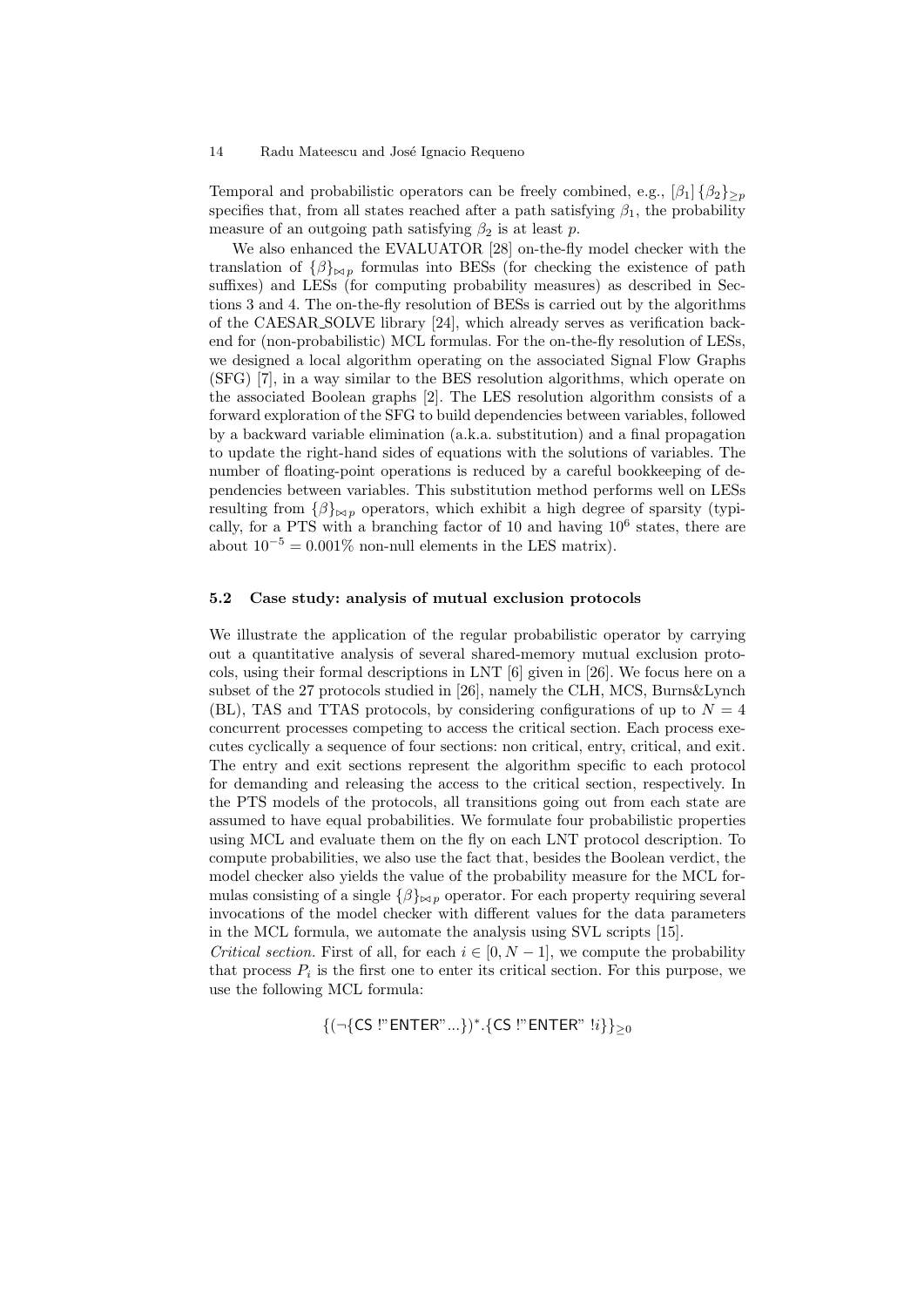which computes the probability that, from the initial state, process  $P_i$  accesses its critical section before any (other) process. Symmetric protocols guarantee that this probability is equal to  $1/N$  for all processes, while asymmetric protocols (such as BL) may favor certain processes w.r.t. the others. This is indeed reflected by the results of model checking the above formula for  $N = 3$ : for the BL protocol, which gives higher priority to processes of lower index, the probabilities computed are 72.59% (for  $P_0$ ), 21.66% (for  $P_1$ ), and 5.73% (for  $P_2$ ), whereas they are equal to 33.33% for the other protocols, which are symmetric.

Memory latency. The analysis of critical section reachability can be refined by taking into account the cost of memory accesses (e.g., read, write, test-and-set operations on shared variables) that a process  $P_i$  must perform before entering its critical section. The protocol modeling provided in [26] also considers non-uniform memory accesses, assuming that concurrent processes execute on a cache-coherent multiprocessor architecture. The cost  $c$  (or latency) of a memory access depends on the placement of the memory in the hierarchy (local caches, shared RAM, remote disks) and is captured in the PTS by means of additional actions "MU  $\lfloor c \rfloor$ " [26].

The MCL formula below computes the probability that a process  $P_i$  performs memory accesses of a total cost **max** before entering its critical section:

```
\{ (\neg \{\text{NCS} \, !i\})^*.\{\text{NCS} \, !i\}.loop (total\_cost:nat:=0) in
       (\neg({MU ... !i}) \vee {CS !"ENTER" !i}))^*.
       if total\_cost < max then
           \{MU \dots ?c:nat ii\}. continue (total\_cost + c)else
          exit
       end if
   end loop .
   {CS} !"ENTER" 1i} }>0
```
The regular formula above expresses that, after executing its non critical section for the first time, process  $P_i$  begins its entry section and, after a number of memory accesses, enters its critical section. The "loop" subformula denotes the entry section of  $P_i$  and ensures that this section terminates as soon as the cost of all memory accesses performed by  $P_i$  (accumulated in the iteration parameter  $total\_cost$ ) exceeds a given value **max**. The other processes can execute freely during the entry section of  $P_i$ , in particular (depending on the protocol) they can overtake  $P_i$  by accessing their critical sections before it. Figure 4(a) shows the probability of entering the critical section for various values of **max**.

Due to the presence of waiting loops in the entry section, the maximal number of memory accesses of  $P_i$  before entering its critical section is unbounded (and hence, also the cost **max**). However, the probability that a process waits indefinitely before entering its critical section tends to zero in long-term runs of starvation-free protocols. This explains why an asymptotic probability of 1.0 is observed in Figure 4(a): a process has better chances to reach its critical section when the memory cost of its entry section increases.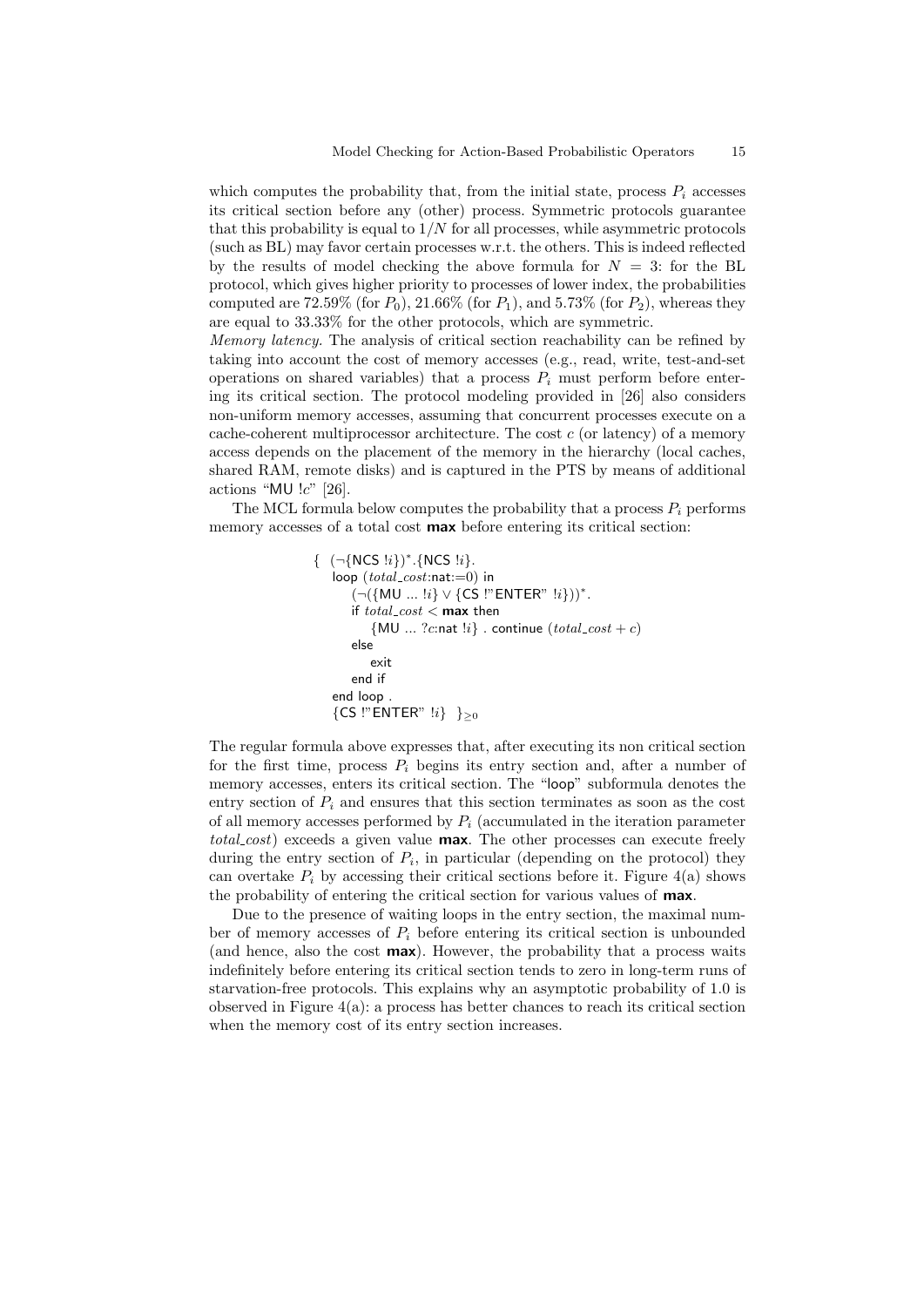We can further refine the MCL formula above to infer the steady-state behavior by imposing a number of protocol executions before the entry section of  $P_i$  (i.e., start accumulating the memory access cost after the r-th "NCS !i" action). For the TAS protocol, we observed a convergence of the probability when  $r = 5$  for values of **max** between 5 (steady-state probability of 42.66%) and 30 (steady-state probability of 96.41%). Other properties involving the memory latency can be expressed similarly, e.g., compute the probability to enter the critical section after executing an entry section that maximizes the ratio of local versus remote memory accesses.



Fig. 4: Probabilities computed using on-the-fly model checking. (a) Accessing the critical section after memory accesses of cost MAX. (b) Overtaking of  $P_i$  by  $P_j$  $(P_j P_i)$  in the BL protocol. (c) Standalone execution of  $P_i$ .

Overtaking. Even if a mutual exclusion protocol is starvation-free, a process  $P_i$ that begins its entry section (and hence, starts requesting the access to the critical section) may be overtaken one or several times by another process  $P_j$ that accesses its own critical section before  $P_i$  does so. A qualitative measure of a starvation-free protocol is given by its overtaking degree, which is the maximum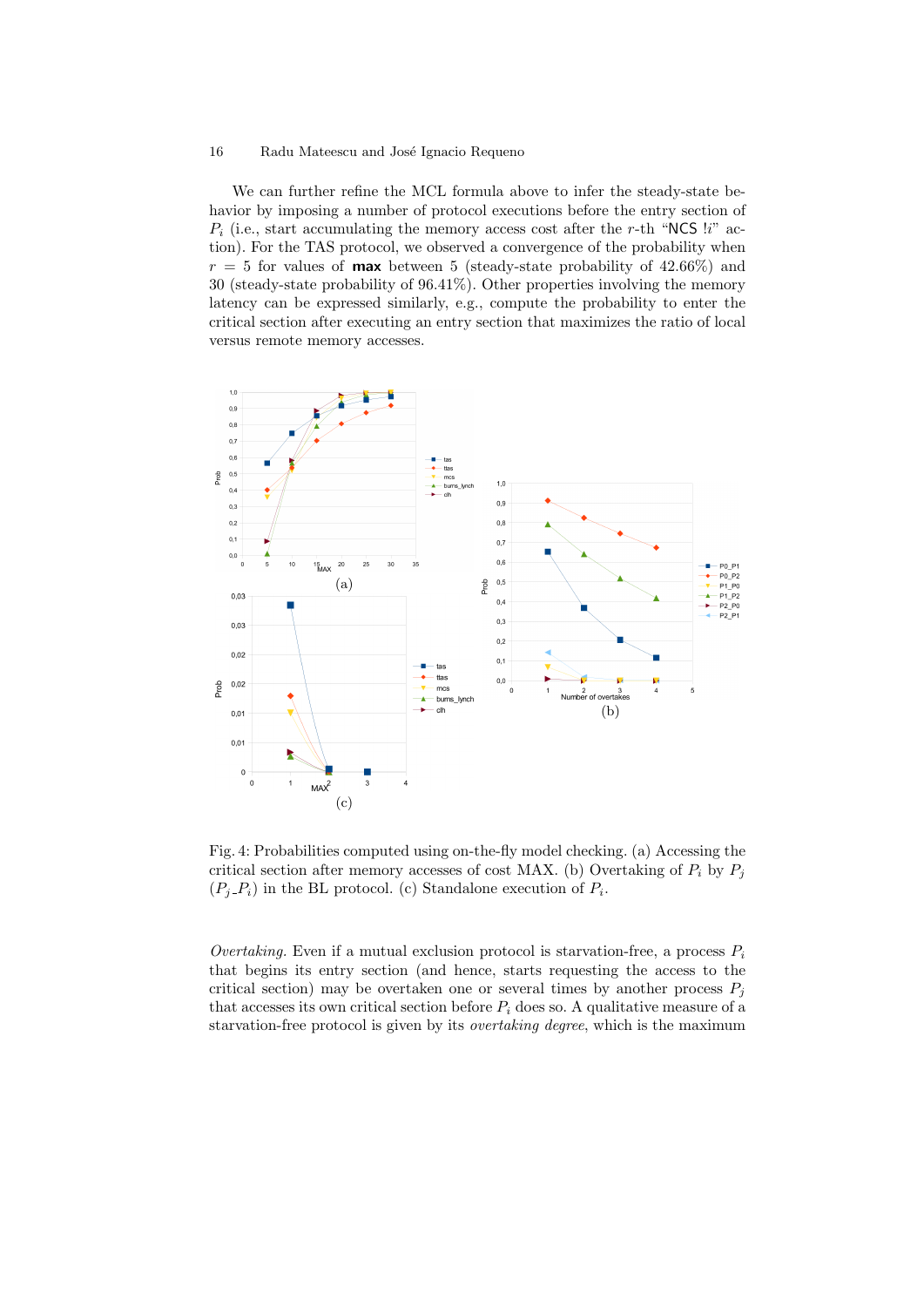number of overtakes per couple of processes. This number should be as small as possible, and may vary among process couples for asymmetric protocols.

A qualitative study of the overtaking degree was carried out in [26] using MCL regular formulas with counters. Here we use the same property in the probabilistic setting, which enables to compute the probability that process  $P_i$ overtakes  $P_i$  a given number of times. Figure 4(b) shows the results for the BL protocol, which outline its intrinsic asymmetry: lower index processes, with higher priority, also have better chances to overtake the other processes.

Standalone execution. As opposed to overtaking, it is also interesting to examine the dual situation, in which a process  $P_i$  executes its cycle in standalone, i.e., without any interference with the other processes. This situation was explicitly formulated in [13] as the independent progress requirement, which should be satisfied by any mutual exclusion protocol. We can analyze this situation by computing the probability measure of a complete execution of process  $P_i$  without any other action being performed meanwhile by other processes. This execution can be specified using the MCL formula below:

{ 
$$
((\neg\{CS \dots ?j:\text{nat where } j \neq i)\}^*.\{NCS \mid i\}.
$$
  $(\neg\{...\ ?j:\text{nat where } j \neq i\})^*.\{CS \mid "ENTER" \mid i\}.$   $(\neg\{...\ ?j:\text{nat where } j \neq i\})^*.\{CS \mid "LEAVE" \mid i\}.$   $\\{\mathbf{max}} \quad \geq 0$ 

where **max** denotes the number of consecutive executions of  $P_i$ . Figure 4(c) shows that the probabilities of standalone execution of  $P_i$  in a pool of four processes decrease with max, which reflects the starvation-free nature of the protocols. Performance of analysis. All model checking experiments have been carried out in a single core of an Intel(R) Xeon(R) E5-2630v3 @2.4GHz with 128 GBytes of RAM and Linux Debian 7.9 within a cluster of Grid'5000 [4]. The sizes of the PTSs, including the additional transitions representing the memory access

costs, range from 3 252 states and 6 444 transitions (for the TAS protocol) to

18 317 849 states and 31 849 616 transitions (for the CLH protocol). The computing resources needed for on-the-fly verification are variable depending on the complexity of the MCL regular formulas, and in particular the number and domains of their data parameters. For example, the analysis of the first access to the critical section takes between 3.25-5.5 seconds and 36.5- 77 MBytes for all protocol configurations considered. For other properties, such as those concerning the memory latency or the overtaking, some peaks arrive up to 2-3 hours and 12-14 GBytes because of the manipulation of data (cost of memory accesses) and iterations (number of overtakes). The analysis of the standalone execution of  $P_i$  may take up to 285 seconds and 1 230 MBytes for the BL protocol because of the complex cycles present in the PTS, while the same analysis takes less than 100 seconds (or even 10 seconds) for the other protocols.

# 6 Conclusion and Future Work

We proposed a regular probabilistic operator for computing the probability measure of complex paths in a PTS whose actions contain data values. Paths are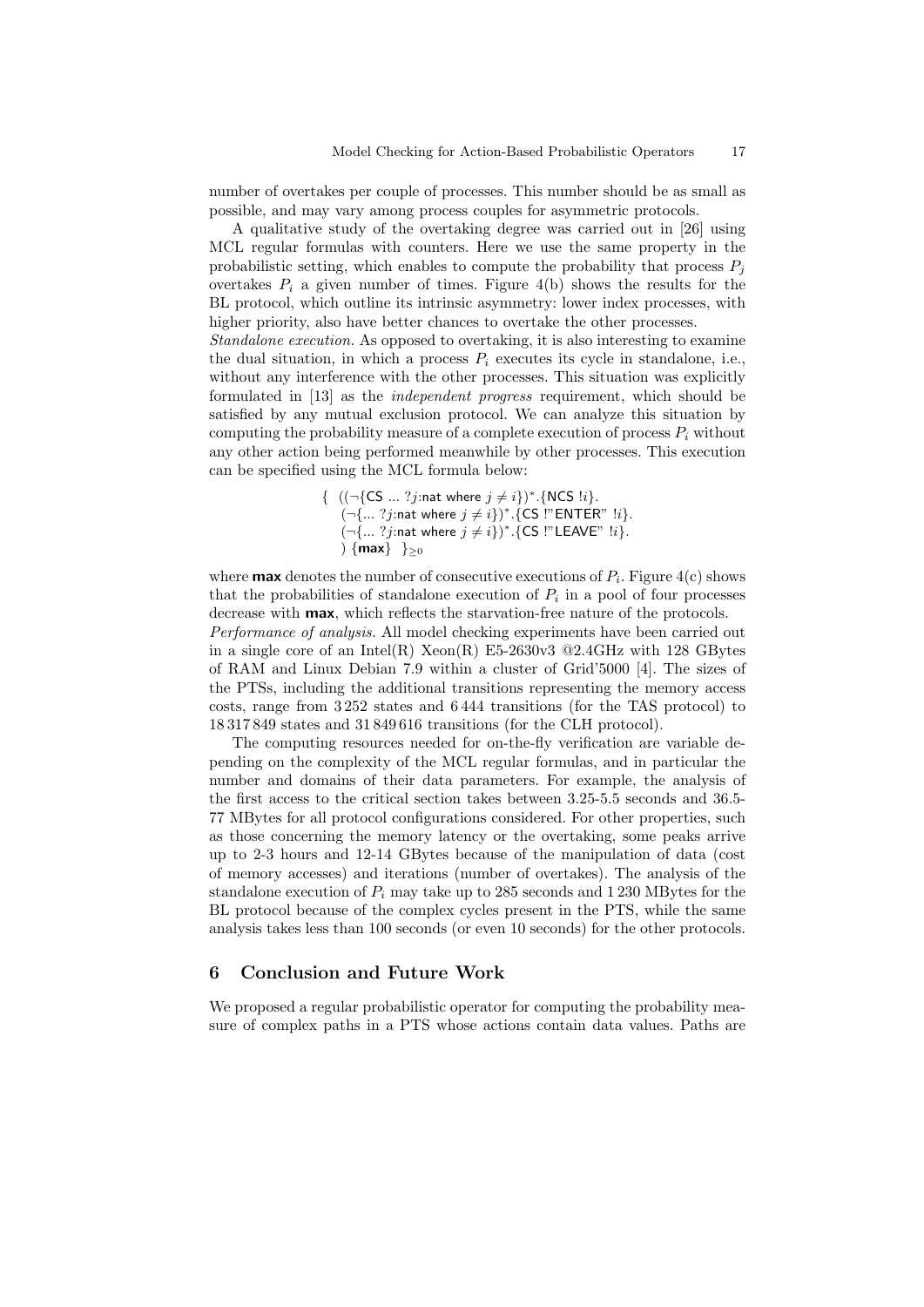specified using the action-based, data handling regular formulas of MCL [28] that we extended with a general iteration operator "loop" enabling the specification of arbitrarily complex paths. These new operators subsume those of  $P(A)$ CTL, and make possible the study of paths whose associated cost (calculated from the data values present on their actions) has a given value. We defined an on-the-fly model checking method based on reformulating the problem as the resolution of a linear equation system (LES) and a Boolean equation system (BES), and implemented it in the EVALUATOR model checker of the CADP toolbox.

Regarding future work, we plan to investigate the adequacy of MCL fragments w.r.t. probabilistic branching bisimulation, which would enable the (property-preserving) compositional construction and minimization of PTSs described as Interactive Probabilistic Chains [11]. We also plan to bring distributed capabilities to the on-the-fly analysis back-end (which is currently sequential), by connecting the model checker with the MUMPS distributed solver [1] for sparse LESs. Finally, we will seek to extend the proposed approach to handle infinite sequences, described in MCL by means of data handling fairness operators similar to generalized Büchi automata.

Acknowledgments This work was supported by the European project SENSATION (Self Energy-Supporting Autonomous Computation) FP7-318490.

# References

- 1. P. Amestoy, I. S. Duff, J.-Y. L'Excellent, and J. Koster. MUMPS: A general purpose distributed memory sparse solver. In PARA'2000, LNCS vol. 1947, p. 121–130. Springer, 2000.
- 2. H. R. Andersen. Model checking and boolean graphs. TCS, 126(1):3–30, 1994.
- 3. C. Baier and J.-P. Katoen. Principles of model checking. MIT Press, 2008.
- 4. R. Bolze, F. Cappello, E. Caron, M. J. Daydé, F. Desprez, E. Jeannot, Y. Jégou, S. Lanteri, J. Leduc, N. Melab, G. Mornet, R. Namyst, P. Primet, B. Quétier, O. Richard, E.-G. Talbi, and I. Touche. Grid'5000: A large scale and highly reconfigurable experimental grid testbed. IJHPCA, 20(4):481–494, 2006.
- 5. J. A. Brzozowski. Derivatives of regular expressions. JACM, 11(4):481–494, 1964.
- 6. D. Champelovier, X. Clerc, H. Garavel, Y. Guerte, C. McKinty, V. Powazny, F. Lang, W. Serwe, and G. Smeding. Reference Manual of the LNT to LOTOS Translator (Version 6.2). Inria/Vasy and Inria/Convecs, 130 pages, 2015.
- 7. L. O. Chua and P. M. Lin. Computer Aided Analysis of Electronic Circuits. Prentice Hall, 1975.
- 8. E. Clarke, O. Grumberg, and D. Peled. Model Checking. MIT Press, 2000.
- 9. R. Cleaveland, S. P. Iyer, and M. Narasimha. Probabilistic temporal logics via the modal mu-calculus. TCS, 342(2-3):316–350, 2005.
- 10. R. Cleaveland and B. Steffen. A linear-time model-checking algorithm for the alternation-free modal mu-calculus. FMSD, 2(2):121–147, 1993.
- 11. N. Coste, H. Hermanns, E. Lantreibecq, and W. Serwe. Towards performance prediction of compositional models in industrial gals designs. In CAV'2009, LNCS vol. 5643, p. 204–218. Springer, 2009.
- 12. N. Dershowitz. Termination of rewriting. J. of Symb. Comput., 3(1):69–115, 1987.
- 13. E. W. Dijkstra. Solution of a problem in concurrent programming control. CACM, 8(9):569, 1965.